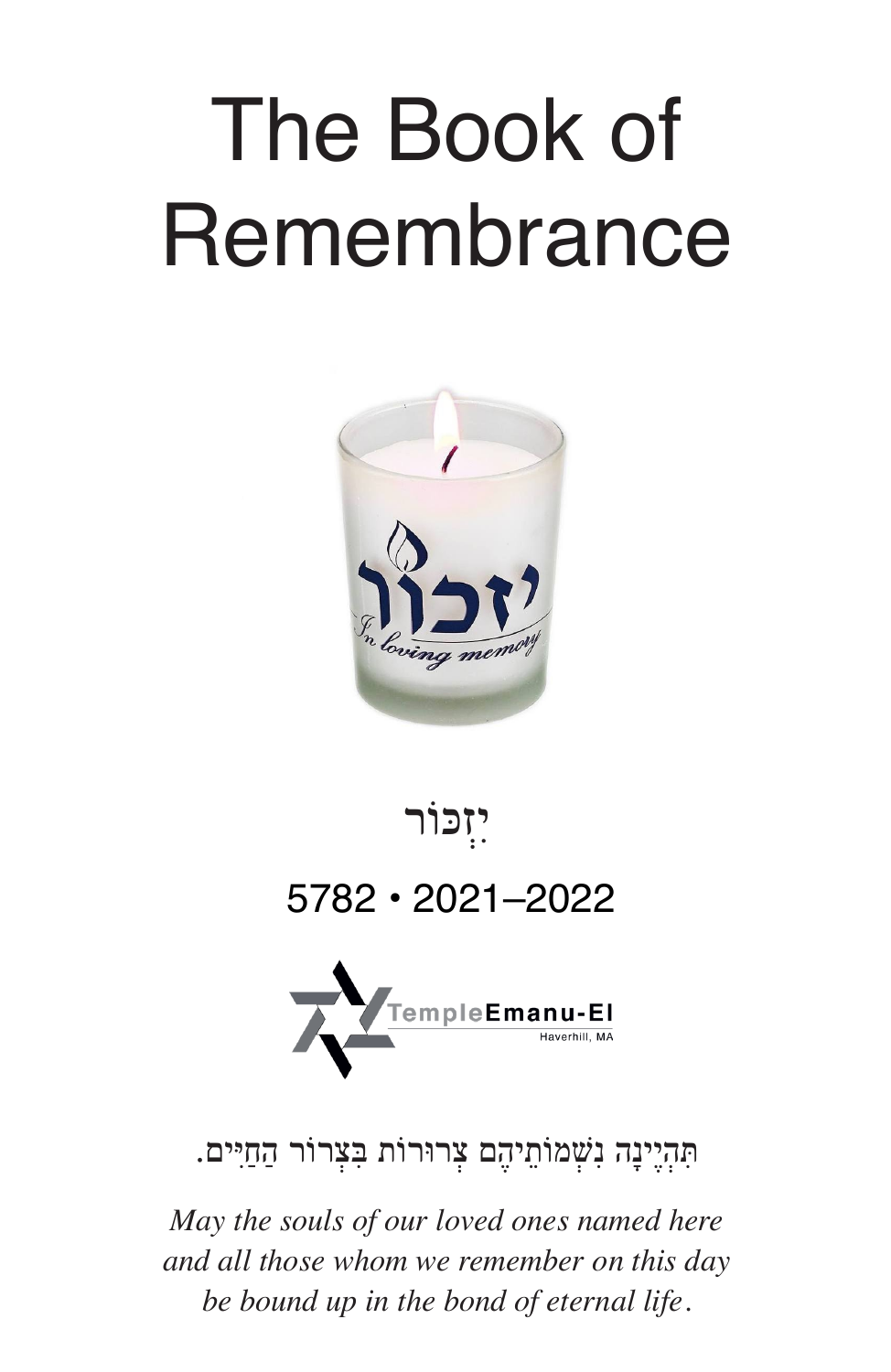There are stars whose light reaches the earth only after they themselves have disintegrated. And there are those individuals whose memory lights the world after they have passed from it. These lights shine in the darkest night and illumine for us the path....

*Hannah Senesh*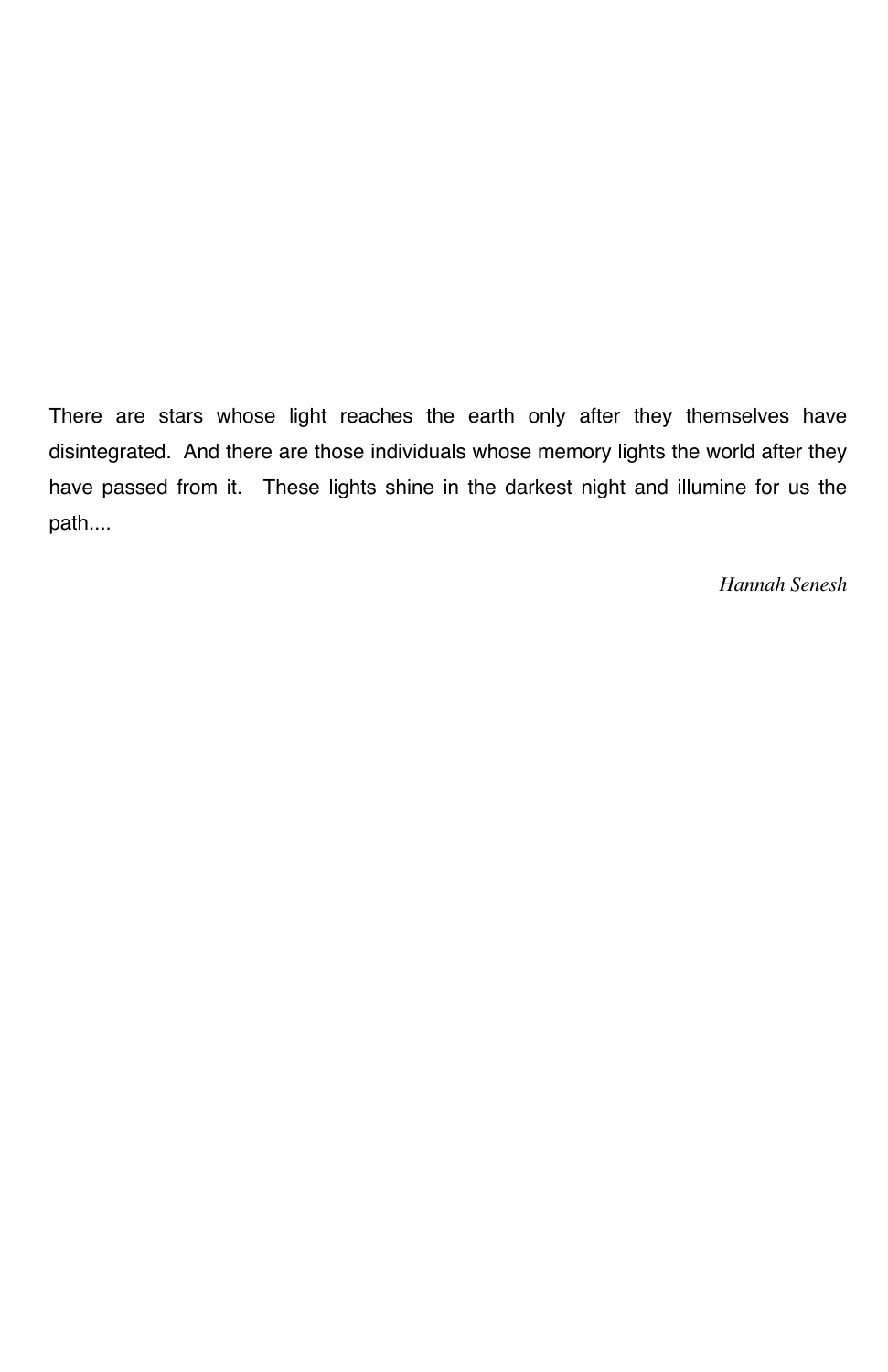# **Yizkor Service** יִזְכּוֹר

Leader:

מַה-אֵנוֹשׁ כִּי-תִזְכְּרֵנּוּ ּוּבֶן-אָדָם כִּי תִפְקְדֶנּוּ׃ וַתְּחַסְּרֵהוּ מְּעַט מֶאֱלֹהִים וִכְבוֹד וְהַדֵר תְּעַטְרָהוּ:

Adonai, what are we human beings that You should

know about us.

We children of the flesh that You should take account  $of us?$ 

A person is like a vapor,

Our days as quickly passing as a shadow.

In the morning we flourish and grow tall,

In the evening we are cut down, dried up.

You turn us to contrition saying,

Repent, do Teshuvah, children of the flesh!

Would that we were wise, and understood what will

happen to us in the end,

For when we die we take nothing away,

Our glory will not descend along with us.

Observe the innocent person, take notice of the upright,

For the end of such a person is peace.

Adonai can be trusted to redeem the soul of Godly people.

No one who trusts in God shall be confounded.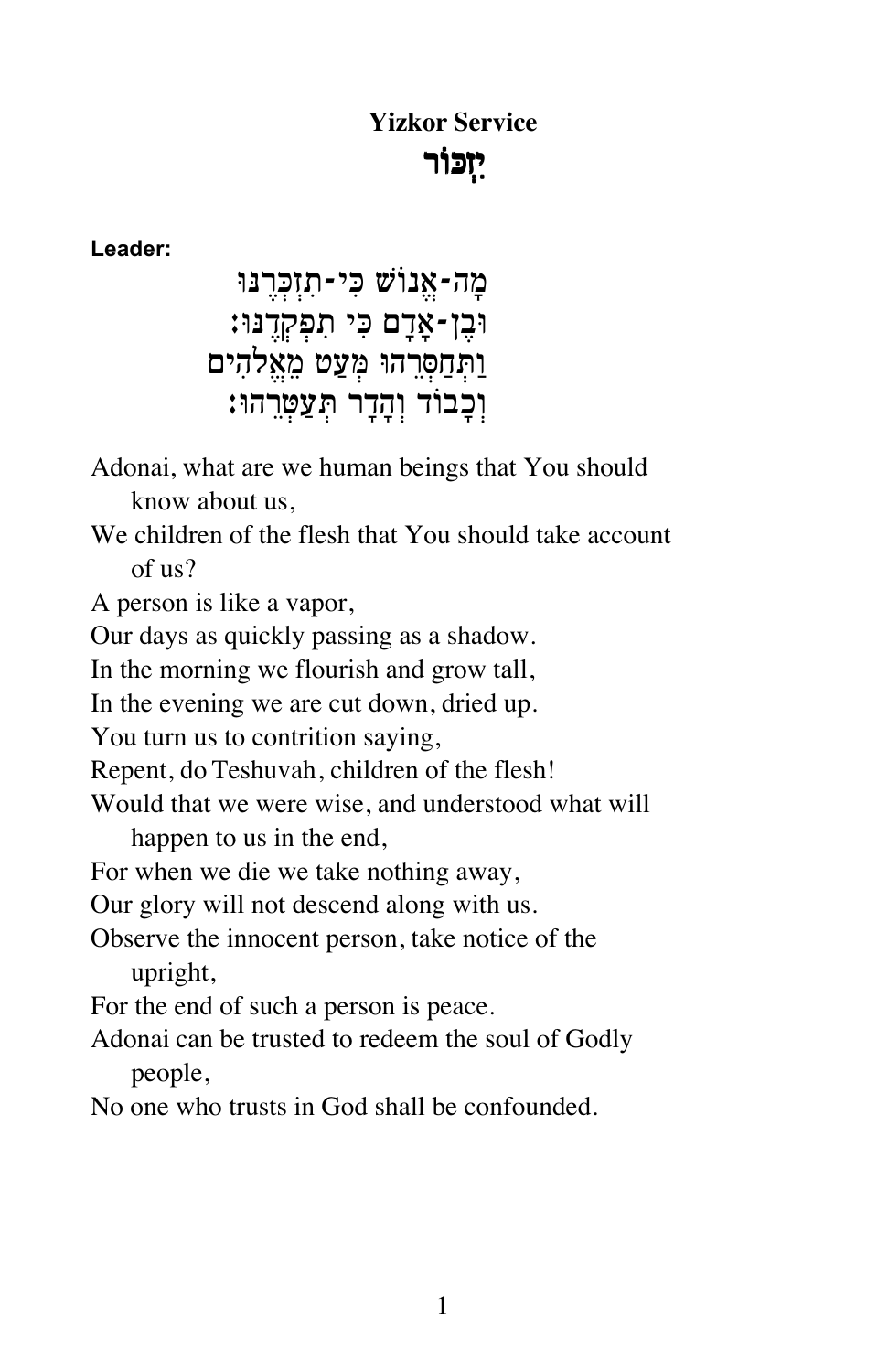# **Responsive Reading**

O God, Author of life and death, our wisdom is small, our vision short. One by one our companions, passing along the road of life, disappear from our view. We know that each must walk the same path to the doorway of the grave. We strain to see what lies beyond the gate, but all is darkness to our mortal sight.

Yet even the darkness is not too dark for You, O God, but the night shines as the day.

You have created us in Your image and made us share in Your enduring righteousness. You have put eternity into our hearts, have implanted within us a vision of life everlasting. This hope we cherish in humility and faith, trusting in Your endless goodness and Your wondrous love.

Into Your hands we commit the spirits of our dear ones for You keep faith with Your children in death as in life.

Sustain us, O God, that we may meet, with calm serenity, the dark mysteries that lie ahead, knowing that when we walk through the valley of the shadow of death, You are with us, a loving Friend in whom we put our trust; You are the light of our life, our hope in eternity.

I have set the Lord before me always, God is at my right hand; I shall not fail. Therefore my heart rejoices, my whole being exults, and my body rests secure.

שִׁוְּיתִי יְהֹוֵה לְנֵגְדִי תַמְיד כִּי מִימִינִי בַּל-אָמּוֹט: Leader: לְכֵן שָׁמַח לְבִי וַיָּגֶל כְּבוֹדִי אַף-בְּשָׂרִי יִשְׁכֹּן לָבֶטַח: י דר האים בפְשִׁי לִשְאוֹל לֹא-תִתֵּן חֲסִידְךָ לִרְאוֹת שָׁחַת: תודיעני ארח חיים שבע שמחות את-פניך נעמות בימינך נצח: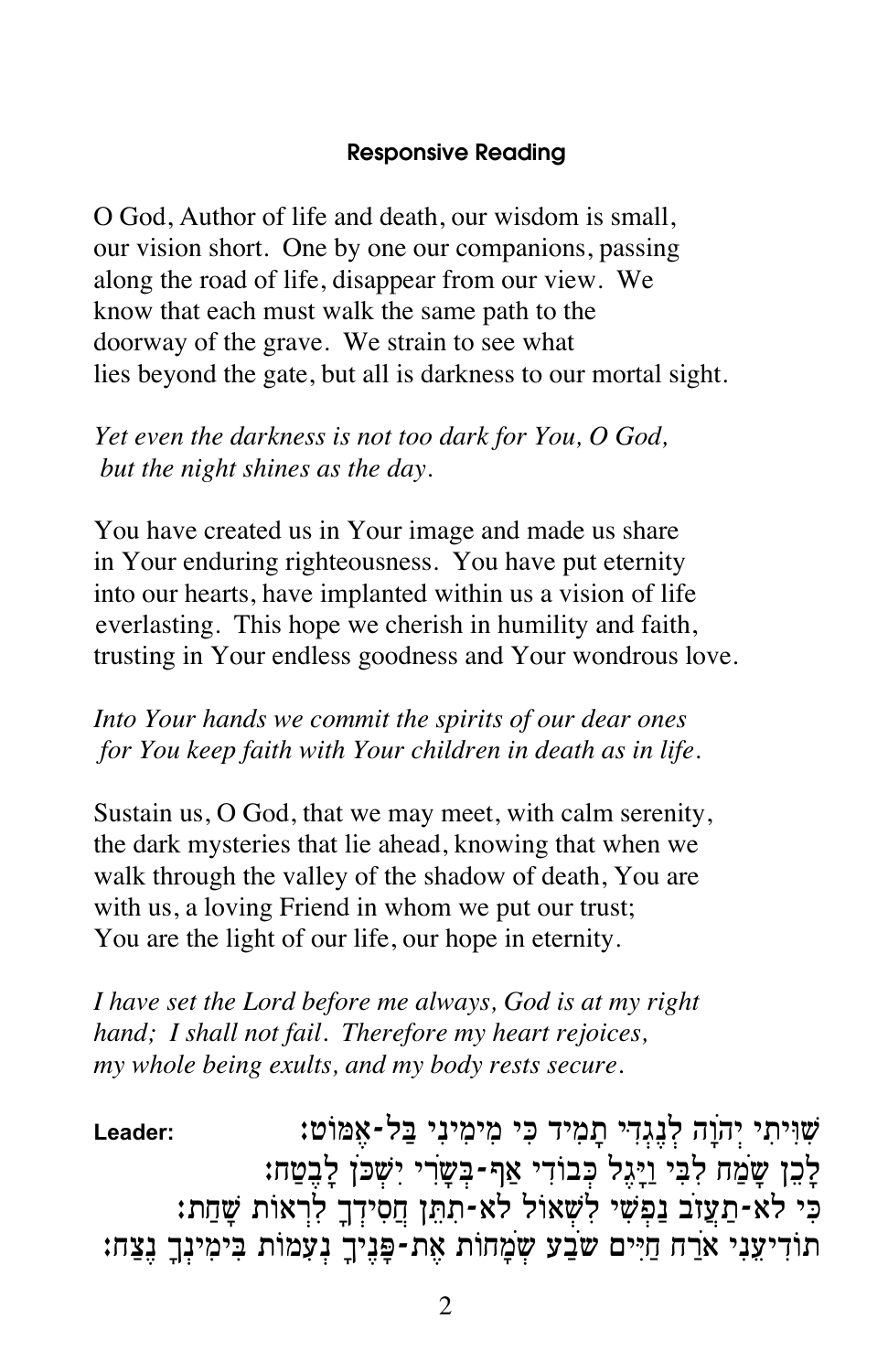# **Responsive Reading**

Shall we cry out in anger, because God's gifts are ours but for a while? Shall we forget the blessing of health the moment it gives way to illness and pain?

*Shall I be ungrateful for the moments of laughter, The seasons of joy, the days of gladness and festivity, When tears cloud my eyes And my heart is heavy within me?*

When we lose our loved and are bereaved, shall we forget the love we have known and in which we have rejoiced?

*Give me the vision to see in every gift A core of eternity that endures beyond All misery and affliction.*

Those we have loved, though now beyond our view, gave form and substance to our beings.

*Into this wide world loved ones brought me, and Loved ones walked with me in loving companionship; Their absence is painful, but Their presence, even now, is real.*

# **Leader:**

Eternal God, in whose eyes a thousand years are but as yesterday, in whose hands are the souls of the living and the dead, in Your sight every living soul is precious. O Lord, from whom we come and to whom we return, strengthen us as we now remember our loved ones who have been reunited with You. Be with us as we consecrate this hour to the memory of our departed.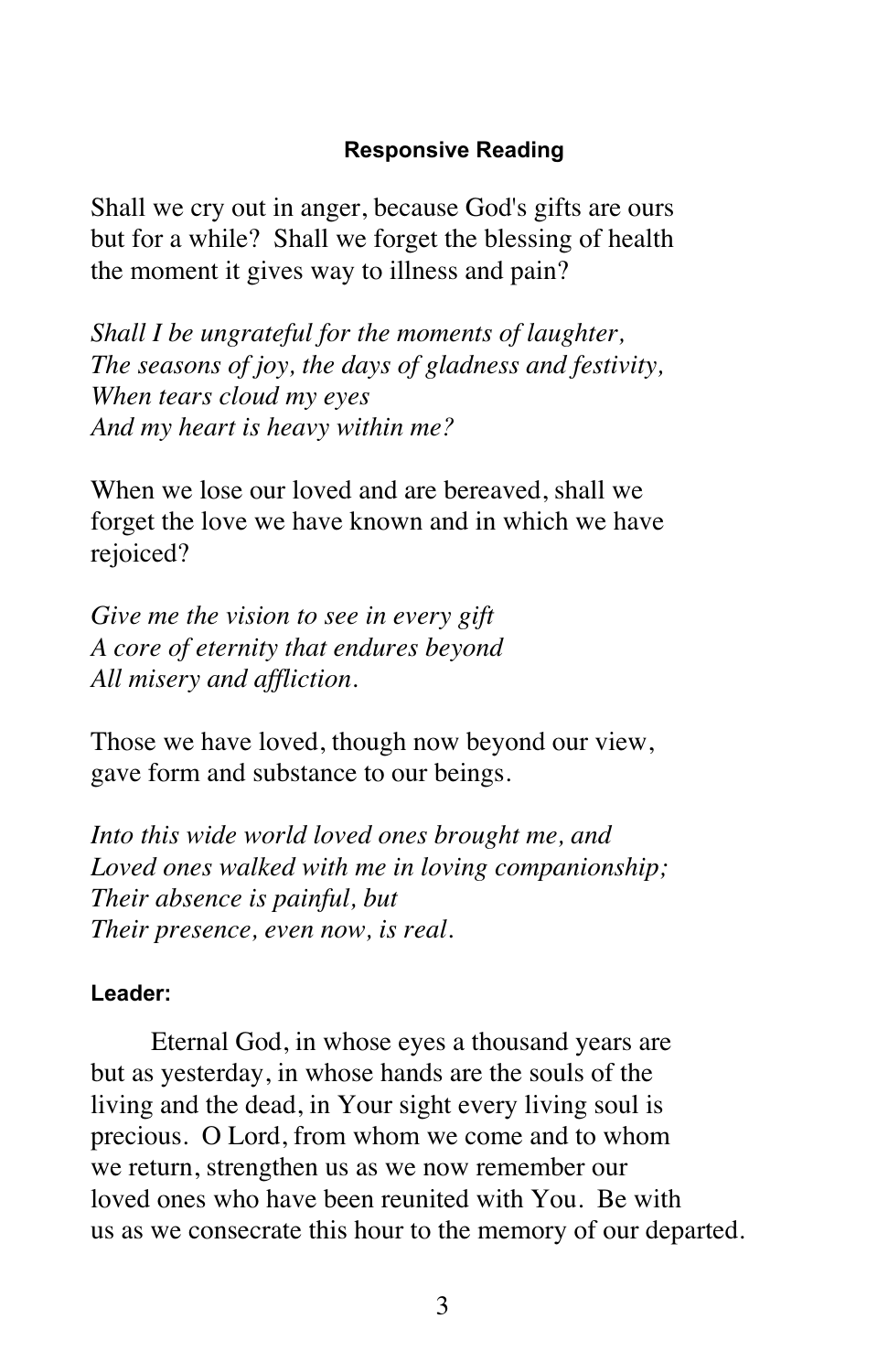# **Responsive Reading**

At the rising of the sun and at its going down, we remember them.

*At the blowing of the wind and in the chill of winter, we remember them.*

At the opening of the buds and in the rebirth of spring, we remember them.

*At the shining of the sun and in the warmth of summer, we remember them.*

At the rustling of the leaves and in the beauty of autumn, we remember them.

*At the beginning of the year and at its end, we remember them.*

As long as we live, they too will live; for they are now a part of us, as we remember them.

*When we are weary and in need of strength, we remember them.*

When we are lost and sick at heart, we remember them.

*When we have joy we crave to share, we remember them.*

When we have decisions that are difficult to make, we remember them.

*When we have achievements that are based on theirs, we remember them.*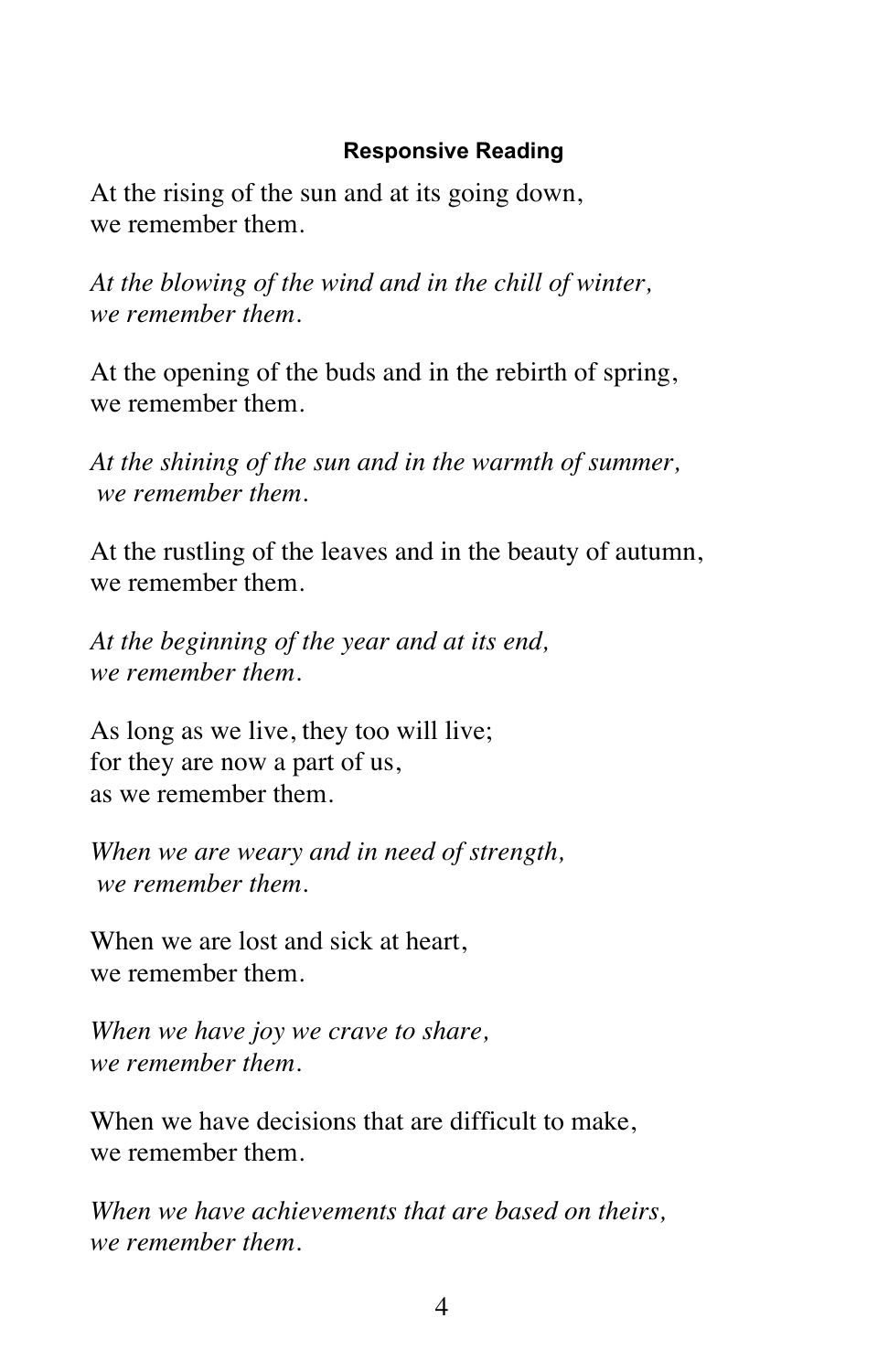As long as we live, they too will live; for they are now a part of us, as we remember them.

# **We rise for our personal prayers of** *yizkor*

*In memory of a father:*

יִזִכּר אֵלֹהִים נִשְׁמַת אָבִי מוֹרִי **\_\_\_\_\_\_ שֶׁהָלַךְ לְעוֹלָמוֹ, בַּעֲבוּר** ֿשֻׁבָּלִי נֵדֵר אָתֵן צְדַקַה בַּעֲדוֹ. בִּשְׂכַר זֶה תְּהָא נַפְשׁוֹ צְרוּרַה בצרור החיים עם נשמות אברהם יצחק ויעקב, שרה רבקה רחל ולאה, ועם שאר צדיקים וצדקניּוֹת שבגן עדן, אמן.

May God remember the soul of my father, my teacher \_\_\_\_\_\_\_\_\_\_, who has gone to his eternal rest. In remembrance of him, I shall perform acts of *tzedakah* and kindness. May his soul be treasured in the cluster of immortals, along with Abraham, Isaac, Jacob, Sarah, Rebecca, Rachel and Leah, and all the righteous men and women who have merited a share in the world to come. Amen.

*In memory of a mother:*

¯e·⁄ÚÃa ¨dÀÓÀÏ«ÚŸÏ ‰ÀΟÏÀ‰�÷ È!˙T«Ó Èœnœ‡ ˙ÃÓ"÷� ÌÈœ‰¿¤‡ ¯›k�Ê�È ֿשֶׁבִּלִי נֵדֵר אָתֵן צִדָקַה בַּעֲדָהּ. בִּשְׂכַר זֶה תְּהֵא נַפְּשָׁה צְרוּרָה בִּצִרוֹר הַחַיִּים עִם נִשְׁמוֹת אַבְרָהָם יִצְחָק וְיַצֲקֹב, שָׂרָה רִבְקָה ּרָחֵל וְלֵאָה, וְעִם שְׁאָר צַדִּיקִים וְצִדְקָנִיּוֹת שֶׁבְּגַן עֵדֶן, אָמֵן.

May God remember the soul of my mother, my teacher \_\_\_\_\_\_\_\_\_\_, who has gone to her eternal rest. In remembrance of her, I shall perform acts of *tzedakah* and kindness. May her soul be treasured in the cluster of immortals, along with Abraham, Isaac, Jacob, Sarah, Rebecca, Rachel and Leah, and all the righteous men and women who have merited a share in the world to come. Amen.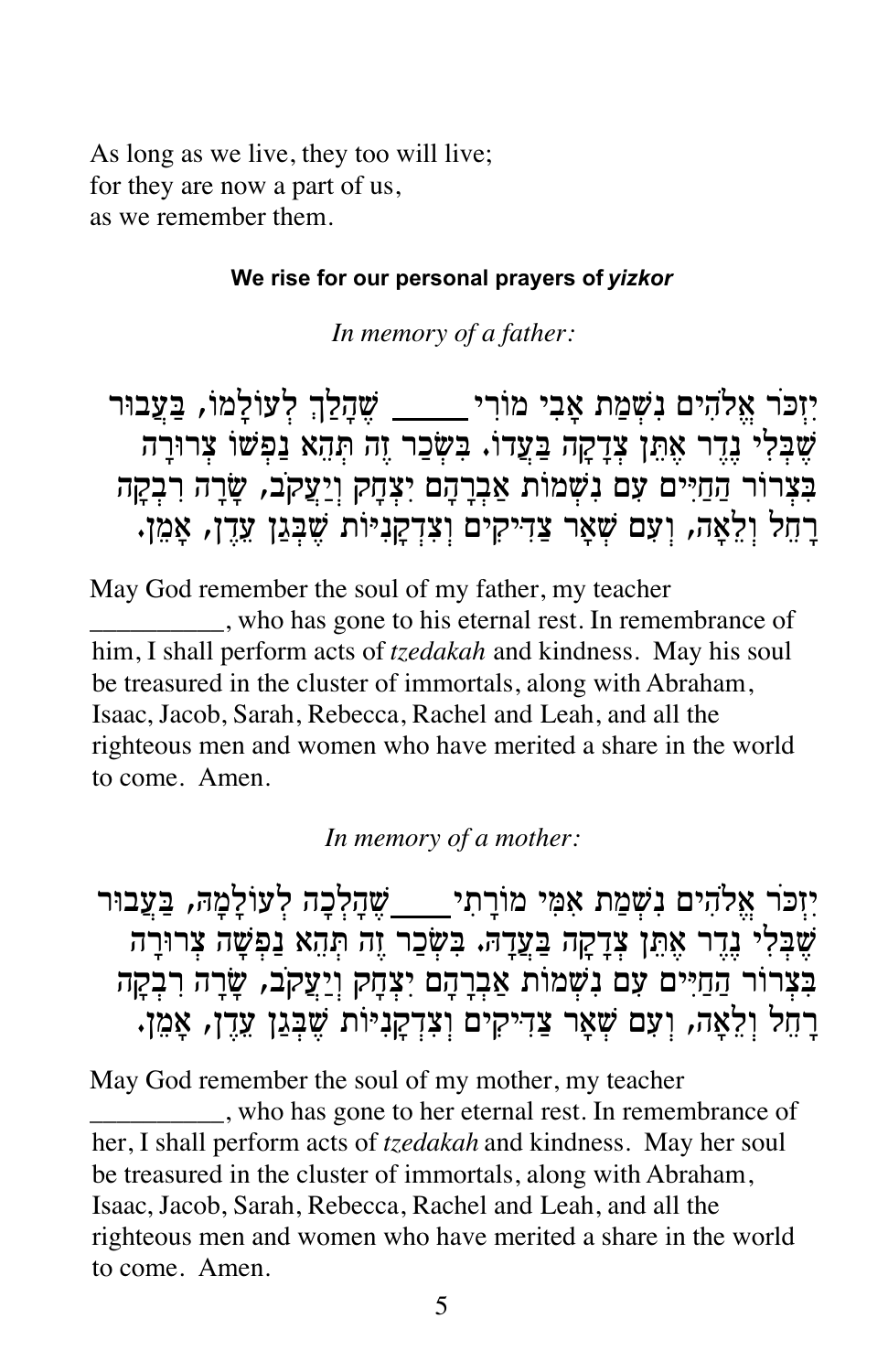# In memory of a husband:

יִזְכֹּר אֱלֹהִים נִשְׁמַת בַּעֲלִי הַיָקָר \_\_\_\_\_ שֵׁהָלַךְ לְעוֹלָמוֹ, בַּעֲבוּר שֶׁבִּלִי נָדֵר אָתֵן צְדַקַה בַּעֲדוֹ. בִּשְׂכַר זֶה תְּהָא נַפִּשׁוֹ צְרוּרָה בִּצְרוֹר הַחַיִּים עִם נִשְׁמוֹת אַבְרָהָם יִצְחָק וְיַעֲקֹב, שָׂרָה רִבְקָה רָחֵל וְלֵאָה, וְעָם שְׁאָר צַדִיקִים וְצִדְקָנִיּוֹת שֶׁבְּגַן עֵדֶן, אמן.

May God remember the soul of my beloved husband, who has gone to his eternal rest. In remembrance of him, I shall perform acts of *tzedakah* and kindness. May his soul be treasured in the cluster of immortals, along with Abraham, Isaac, Jacob, Sarah, Rebecca, Rachel and Leah, and all the righteous men and women who have merited a share in the world to come. Amen.

# In memory of a wife:

יִזְכֹּר אֱלֹהִים נִשְׁמַת אָמֹשָׁתְּי הַיִקְרַה — שֵׁהַלְכָה לְעוֹלַמַה, בַּעֲבוּר שֵׁבִּלִי נֵדֵר אָתֵן צְדָקָה בַּעֲדָהּ. בִּשְׂכַר זֵה תִּהָא נַפִּשָּׁה צְרוּרַה יִצְרוֹר הַחַיִּים עָם נִשְׁמוֹת אֲבְרַהַם יִצְחַק וְיַעֲקֹב, שַׂרַה רִבְקָה רָחֵל וְלֵאָה, וְעָם שְׁאָר צַדִיקִים וְצִדְקָנִיּוֹת שֶׁבְּגַן עֵדֶן, אמן.

May God remember the soul of my beloved wife, who has gone to her eternal rest. In remembrance of her, I shall perform acts of *tzedakah* and kindness. May her soul be treasured in the cluster of immortals, along with Abraham, Isaac, Jacob, Sarah, Rebecca, Rachel and Leah, and all the righteous men and women who have merited a share in the world to come. Amen.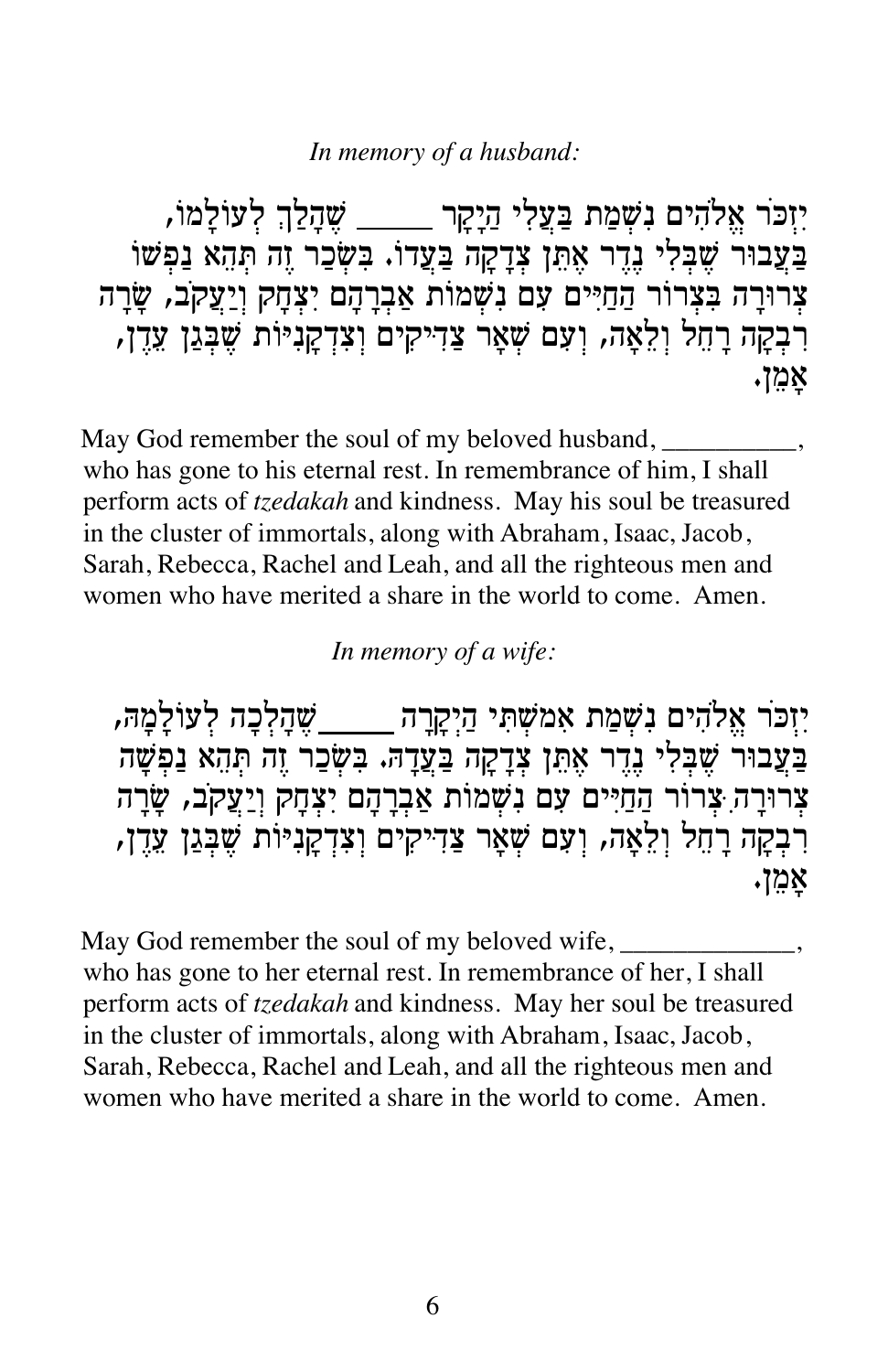In memory of other relatives and friends:

יזכר אלהים נשמות קרובי וידידי שהלכו לעולמם, בעבור שֶׁבִּלִי נֵדֵר אָתֵן צְדָקָה בְּעַד הַזָּבָרַת נִשְׁמֹוֹתֵיהֶם. בִּשְׂכַר זֶה תהיינה נפשותיהם צרורות בצרור החיים עם נשמות אַבְרָהָם יִצְהָק וְיַעֲקֹב, שָׂרָה רִבְקָה רָחֵל וְלֵאֲה, וִעָם שָׁאַר צדיקים וצדקניות שבגן עדן, אמן.

May God remember the soul of \_\_\_\_\_\_\_\_\_\_, and of all my relatives and friends who have gone to their eternal rest. In remembrance of them, I shall perform acts of *tzedakah* and kindness. May their souls be treasured in the cluster of immortals, along with Abraham, Isaac, Jacob, Sarah, Rebecca, Rachel and Leah, and all the righteous men and women who have merited a share in the world to come. Amen.

# In memory of Jewish martyrs:

יזכר אלהים נשמות הקדושים והטהורים שנהרגו שנשחטו וְשָׁנִשְׂרִפוּ וְשֶׁנִּטְבְעוּ וְשֶׁנֵחֲנְקוּ עַל קְדּוּשׁ הַשָּׁם, בַּעֲבוּר שֶׁבָּלִי נדר אתן צדקה בעד הזכרת נשמותיהם. בשכר זה תהיינה נפשותיהם צרורות בצרור החיים עם נשמות אברהם יצחק ויַעַקֹב, שׂרה רבקה רחל ולאה, ועם שאר צדיקים וצדקניּוֹת שבגן עדן, אמן.

May God remember the souls of our martyrs, holy and pure, who dedicated their deaths to God. In remembrance of them, I shall perform acts of tzedakah and kindness. May their souls be treasured in the cluster of immortals, along with Abraham, Isaac, Jacob, Sarah, Rebecca, Rachel and Leah, and all the righteous men and women who have merited a share in the world to come. Amen.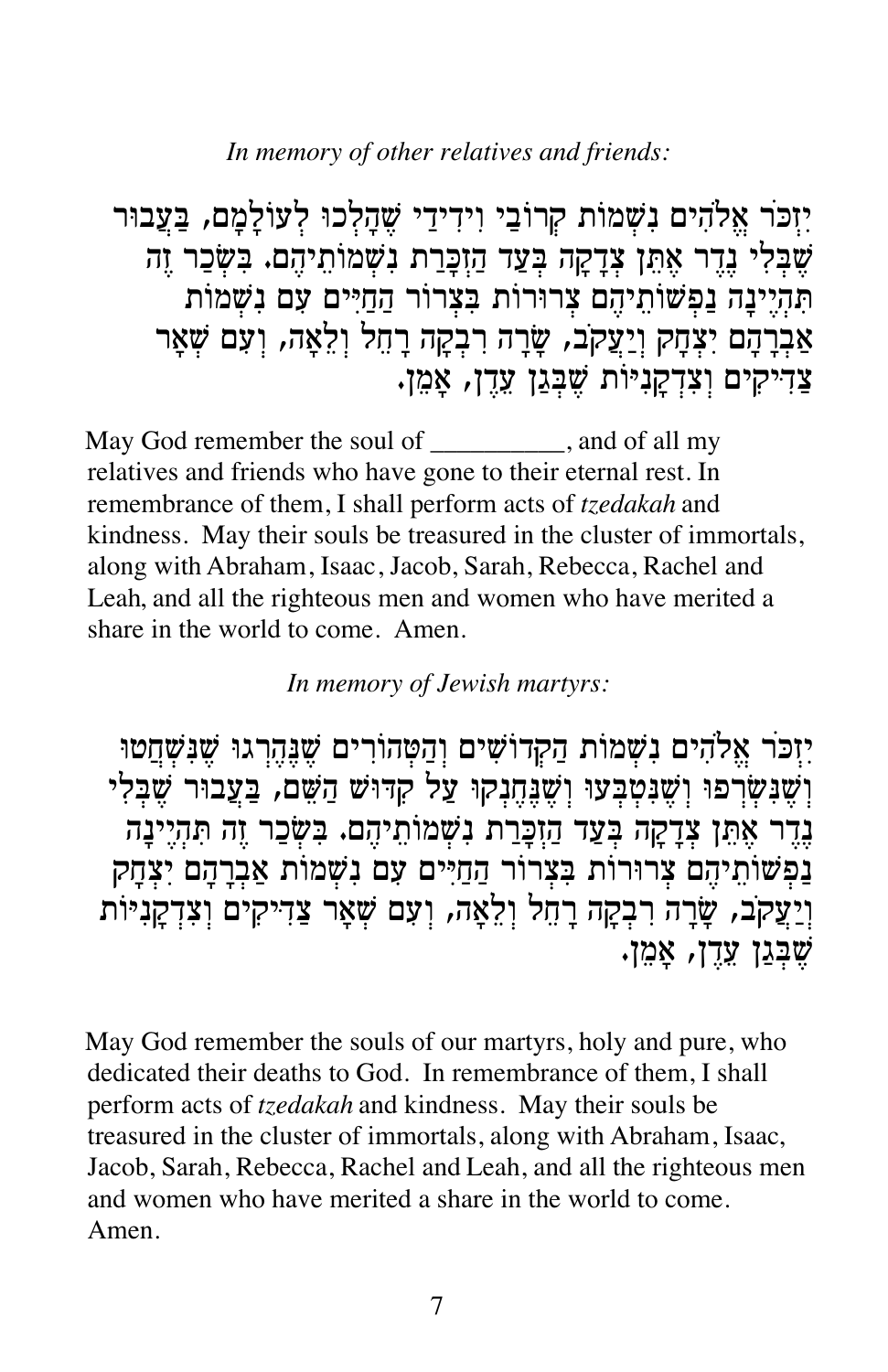# אֱל מַלֵא רַחֲמִים **Memorial Prayer**

# Leader:

O God filled with compassion for those You bring into this world, grant complete peace to the souls of all those we are remembering today, and to all our people who have given their lives to sanctify Your name. Sheltered by Your divine wings, may they join the company of the holy and pure who shine as bright as heaven. Bring their souls into the bond of eternal life that, with You as their portion, they may rest in peace.

אֵל מַלֵא רַחֲמִים שׁוֹכֵן בַּמְּרוֹמִים. הַמְצֵא מְנוּחַה נְכוֹנַה תַּחַת כַּנְפִי הַשְּׁכִינָה. בְּמַעֲלוֹת קְדוֹשִׁים וּטְהוֹרִים כְּזֹהַר הָרָקִיעַ מַזְהִירִים אֶת נִשְׁמוֹת כָּל-אֶלֶה שֶׁהָלַכוּ לְעוֹלַמֲם, בְּגַן עֲדֶן תְּהָא מְנוּחַתַם. אַנַּא בַּעַל הַרַחֲמִים הַסְתִּירֵיהֶם בִּסֻתֶר כְּנַפֵּיךָ לְעוֹלָמִים. וּצְרוֹר בִּצְרוֹר הַחַיִּים אֶת נִשְׁמוֹתֵיהֵם. יִיַ הוּא נַחֲלָתָם: וְיָנוּחוּ בִשָּׁלוֹם עַל מִשְׁכְּבוֹתָם. וְנֹאמַר: אָמֶן.

# Psalm 23

# **Leader and Congregation:**

The Lord is my shepherd, I shall not want. God makes me lie down in green pastures. The Eternal leads me beside still waters. God restores my soul. The Eternal One leads me in right paths for the sake of God's name. Even when I walk in the valley of the shadow of death, I shall fear no evil, for You are with me; with rod and staff You comfort me. You have set a table before me in the presence of my enemies; You have anointed my head with oil, my cup overflows. Surely goodness and mercy shall follow me all the days of my life, and I shall dwell in the house of God forever.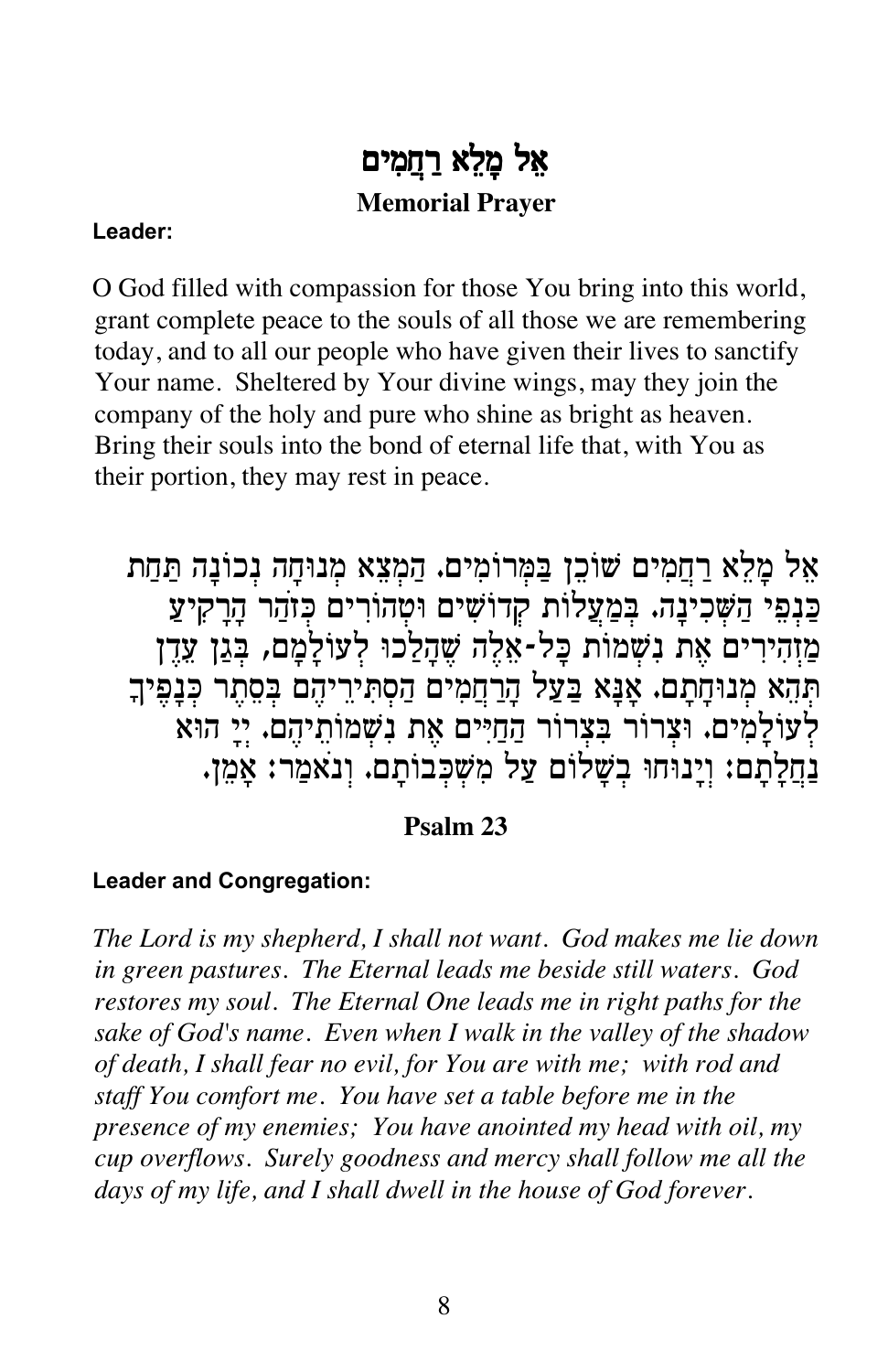מְזַמּוֹר לְדַוְד: יְהֹוֵה רֹעָי לֹא אֲחִסַר: בִּנְאוֹת דֵשָׁא יַרְבִּיצֶנְי עַל-מֵי מְנֻחוֹת יְנַהֲלֵנִי: נַפְּשִׁי יְשׁוֹבִב. יַנְחֵנִי בְמַעֲגְלֵי-צֶדֶק לְמַעַן שְׁמוֹ: גַּם כִּי-אָלֵךְ בְּגִיא צַלְמָוֶת לֹא-אִירָא רָע כִּי-אַתָּה עִמָּדִי: שִׁבְטְךָ וּמִשְׁעַנְתֶּךָ הִמָּה יְנַחֲמֻנִי: תַּעֲרֹךְ לְפָּנַי שָׁלְחָן נִגֵד צֹרְרָי. דְּשַׁנִתָּ בַשֶּׁמֶן רֹאשִׁי. כּוֹסִי רְוָיָה: אַךְ טוֹב וָחֵסֵד יִרְדִּפּוּנִי כָּל-יִמֵי חַיַּי. וְשַׁבְתִּי בִּבִית-יִהוָה לְאֹרֵךְ יָמִים:

# קַדִישׁ

# **Kaddish**

יִתְגַּדַל וְיִתְקַדַיֹשׁ שְׁמֵהּ רַבָּא. בְּעָלְמָא דִי בְרָא כִרְעוּתֵהּ, וְיַמְלִיךְ מַלְכוּתֵה בְחַיֵּיכוֹן וּבְיוֹמֵיכוֹן וּבְחַיֵּי דְכָל בֵּית יִשְׂרָאֵל. בַּעֲגָלָא וּבִזְמַן קָרִיב וְאִמְרוּ אָמֵן:

יְהָא שְׁמִהּ רַבָּא מְבָרַךְ לְעָלַם וּלְעָלְמֵי עָלְמַיָּא:

יִתְבָּרַךְ וְיִשְׁתַּבַּח, וְיִתְפָּאַר וְיִתְרוֹמֵם וְיִתְנַשָּׁא וְיִתְהַדָּר וְיִתְעַלֶּה וְיִתְהַלָּל שְׁמֵהּ דְקִדְשָׁא בְּרִיךְ הוּא לְעֵלָּא (בעשית וּלְעֵלָּא מִכָּל) מִן כָּל בִּרְכָתָא וְשִׁירָתָא, הַשְׁבְּחָתָא וְנֶחֱמָתָא, דַאֲמִירָן בְּעֲלִמָא, וְאָמְרוּ אֲמֵן:

יִהָא שָׁלָמָא רַבָּא מִן שִׁמַיָּא וְחַיִּים עַלִינוּ וְעַל כָּל יִשְׂרָאָל, וְאָמְרוּ אֲמֵן:

עֹשֶׂה שָׁלוֹם בִּמְרוֹמַיו הוּא יַעֲשֶׂה שָׁלוֹם עַלִינוּ וְעַל כָּל יִשְׂרָאֵל, וְאָמְרוּ אֲמֵן: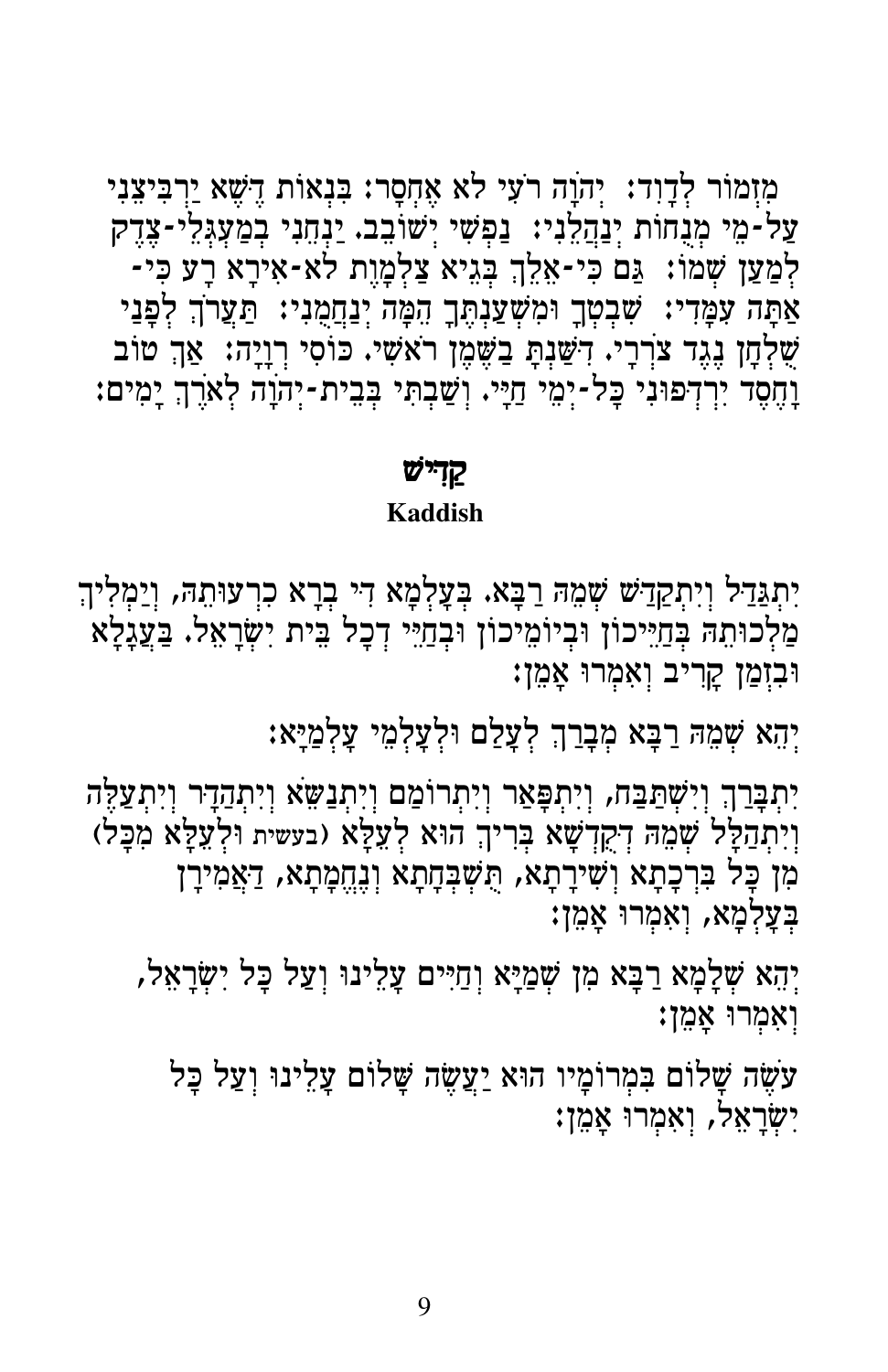*Yit-gadal v'yit-kadash sh'mey raba, B'alma di v'ra chirutey, v'yam-lich mal-chutey B'cha-yey-chon uv-yomey-chon uv-cha-yey d'chol beyt yisrael, ba-agala u-vizman kariv, v'imru amen.*

*Y'hey sh'mey raba m'varach l'alam ul-almey alma-ya.*

*Yit-barach. v'yish-tabach v'yit-pa-ar v'yit-romam v'yit-na-sey v'yit-hadar v'yit-aleh v'yit-halal sh'mey d'kud-sha, b'rich hu, l'eyla ul-eyla mi-kol bir-chata v'shi-rata tush-b'chata v'ne-chemata da-amiran b'alma, v'imru amen.*

*Y'hey sh'lama raba min sh'ma-ya V'cha-yim aleynu v'al kol yisrael, v'imru amen.*

*Oseh shalom bi-m'romav, hu ya-aseh shalom Aleynu v'al kol yisrael, v'imru amen.*

# **All sing: Oseh Shalom**

Oseh shalom bi-m'romav, hu ya-aseh shalom aleynu v'al kol yisrael, v'imru amen.

# **May the lives and memories of our loved ones always serve us for a blessing.**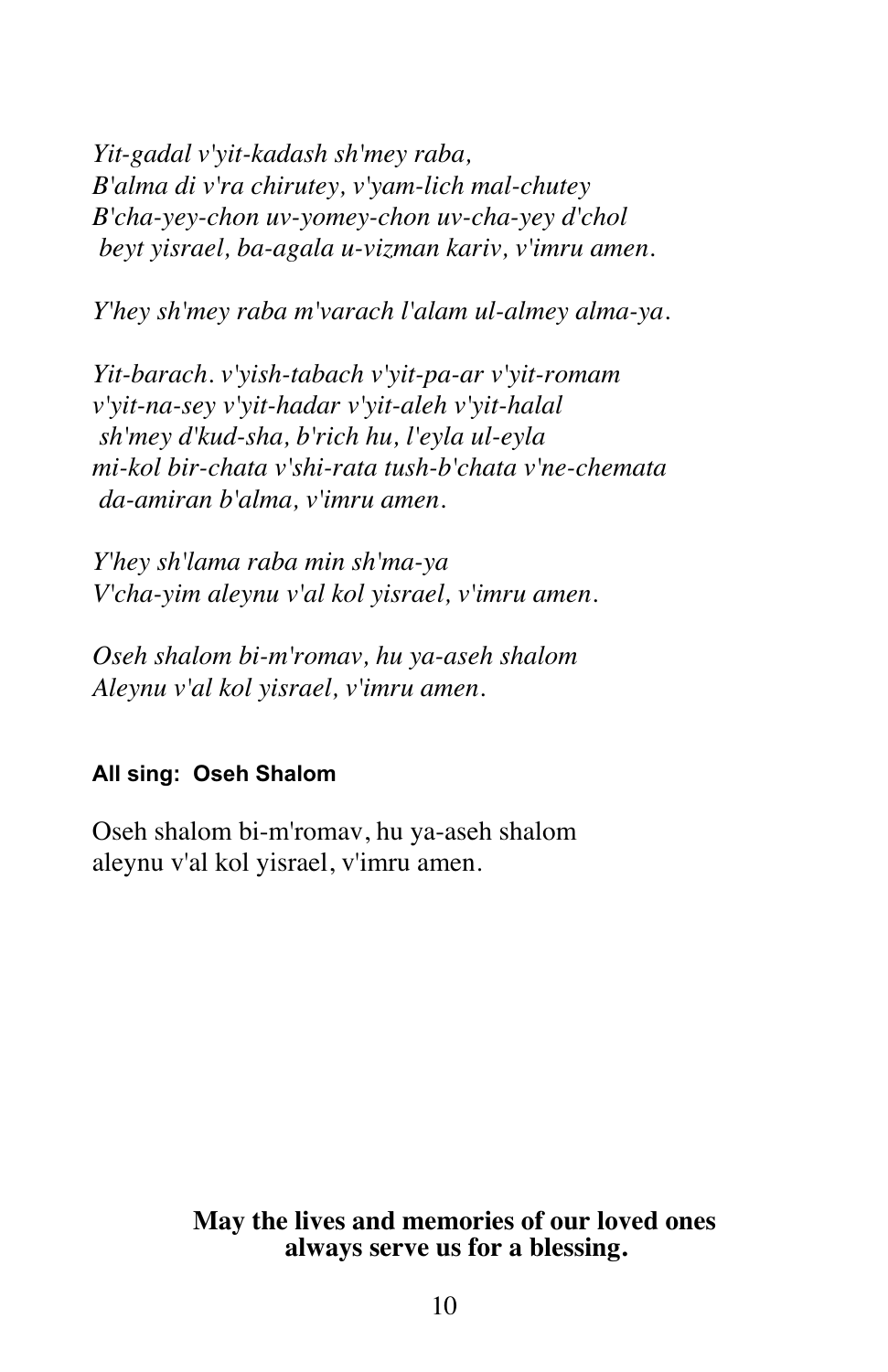*David Baker Robert Baker Anna Baker Maxwell Baker Lillian Bress* **George Bress** Dorothy Baker

*Delma K. Barr Anna Barr Nat Barr Sadie Karelis* and Jim Barr

*Janice Belsky*

*William Bendetson Rose Bendetson Ann Bendetson Martin Bendetson Norris Bendetson David Sulman Samuel Kurland Annie Kurland James Kurland Lillian Isenberg* Laura Bendetson and *Stella Wise* family

*Jacob Karelis* Emily, Audrey, Andy, Doug,

*Harriet Layton Breger* David Belsky, Paula Breger, *Robert Breger* and Claire Breger-Belsky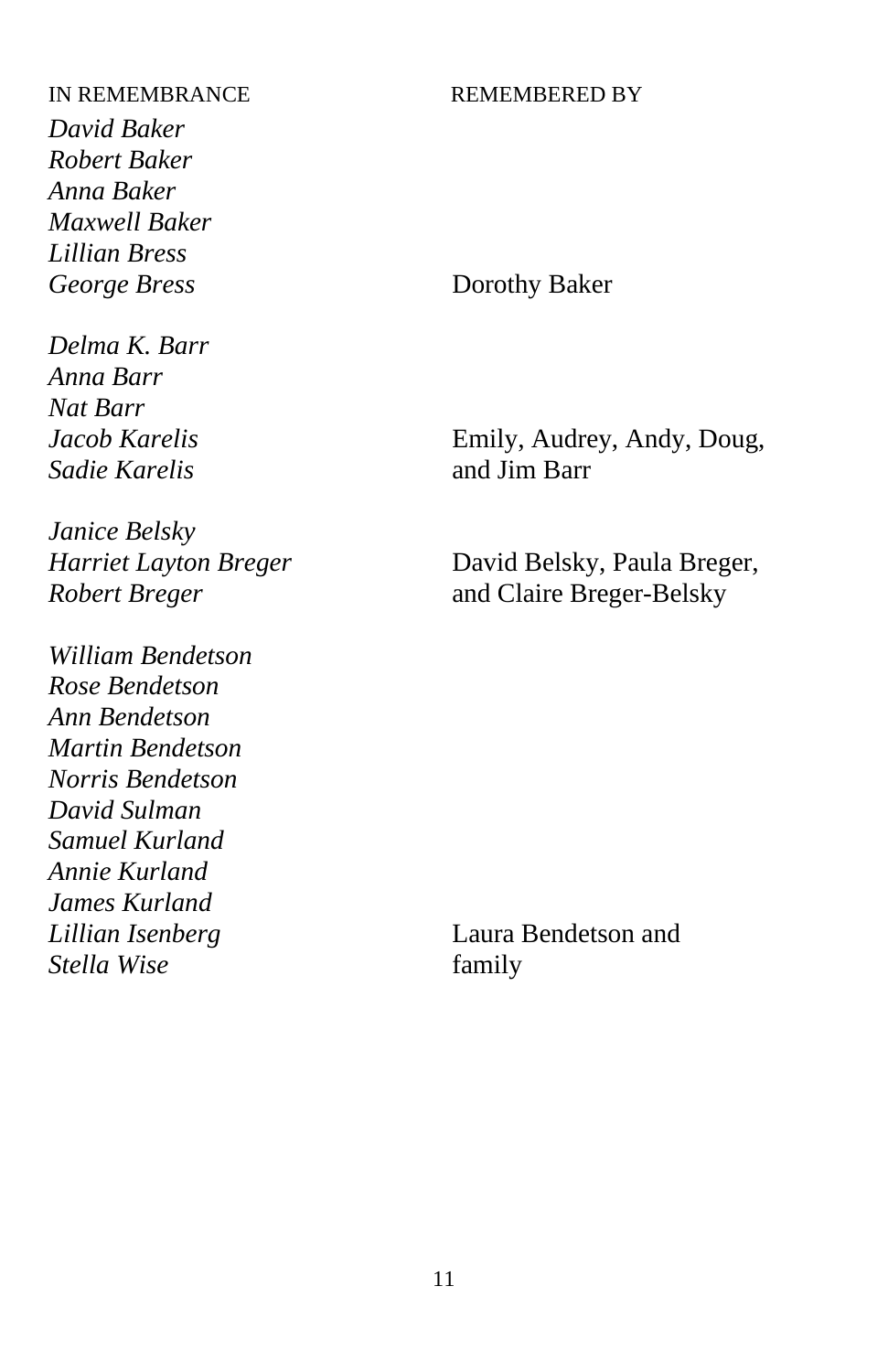*Aida Katz Arnold I. Katz Sumner Berenson Rhoda K. Grodsky Sarah Hershman Jacob Hershman Annie C. Katz Samuel Katz Hyman A. Levy* Susan Katz Berenson

*William (Bill) Brindis Jacob Goldman Roza Goldman* Genia Brindis

*Stephen Bender Benjamin Bender Ruth Bender* Teresa Brugman

*Elliot Casten Florence Casten Maurice Casten Anne Sohcot Abraham Sohcot* Barbara Casten

*Max Greenstein Clare Greenstein* Joyce Cohen

*Dr. Harold S. Cohen Dr. Victor Cohen Mildred Cohen Gertrude Katz Markson Amelia Katz Markson Rebekah "Betty" Markson* **Ronnie Cohen and family** 

*Gladys Katz Levy* and Jeffrey Berenson

*Dr. Harold S. Cohen* Marjorie Cohen and family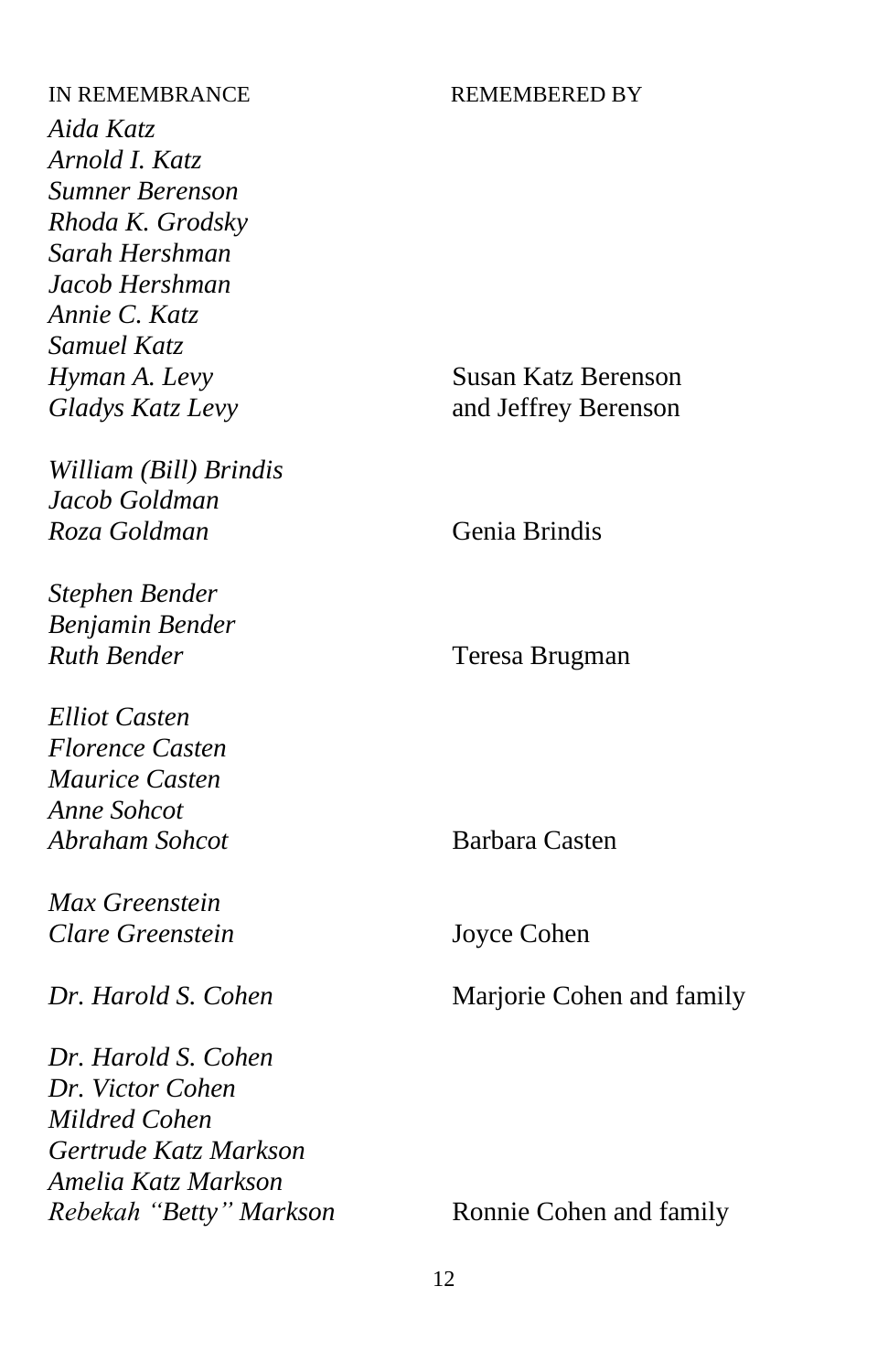*Molly Cowan Merle H. Cowan Barbara Brown Malcolm Brown Annette Burakoff*

*Donald Ellis Cummings Edith Bass Edward Bass* Eileen Bass Cummings

*Sara Rosenblum Leiser Rosenblum Rose Dansker Edward Dansker Donald Dansker Philip Grab*  **Terri Schaeffer** Glenn Dansker

**Charles Deardorff** Andrew Deardorff

*Edwin B. Coltin Bonita Coltin* Dechowitz

*Adele Fishbein Jerome Fishbein Lena Fishbein David Fishbein Bessie Ornsteen* **Samuel Ornsteen** Stanley Fishbein

IN REMEMBRANCE REMEMBERED BY *Bonnie Coltin* Fred and Gina Coltin

*Morris Burakoff* **Judith Cowan and family** 

*Alfred Kassin* Sandra Kassin-Deardorff and

**Richard and Harriet** 

*Scott Einhorn* Julie Einhorn and family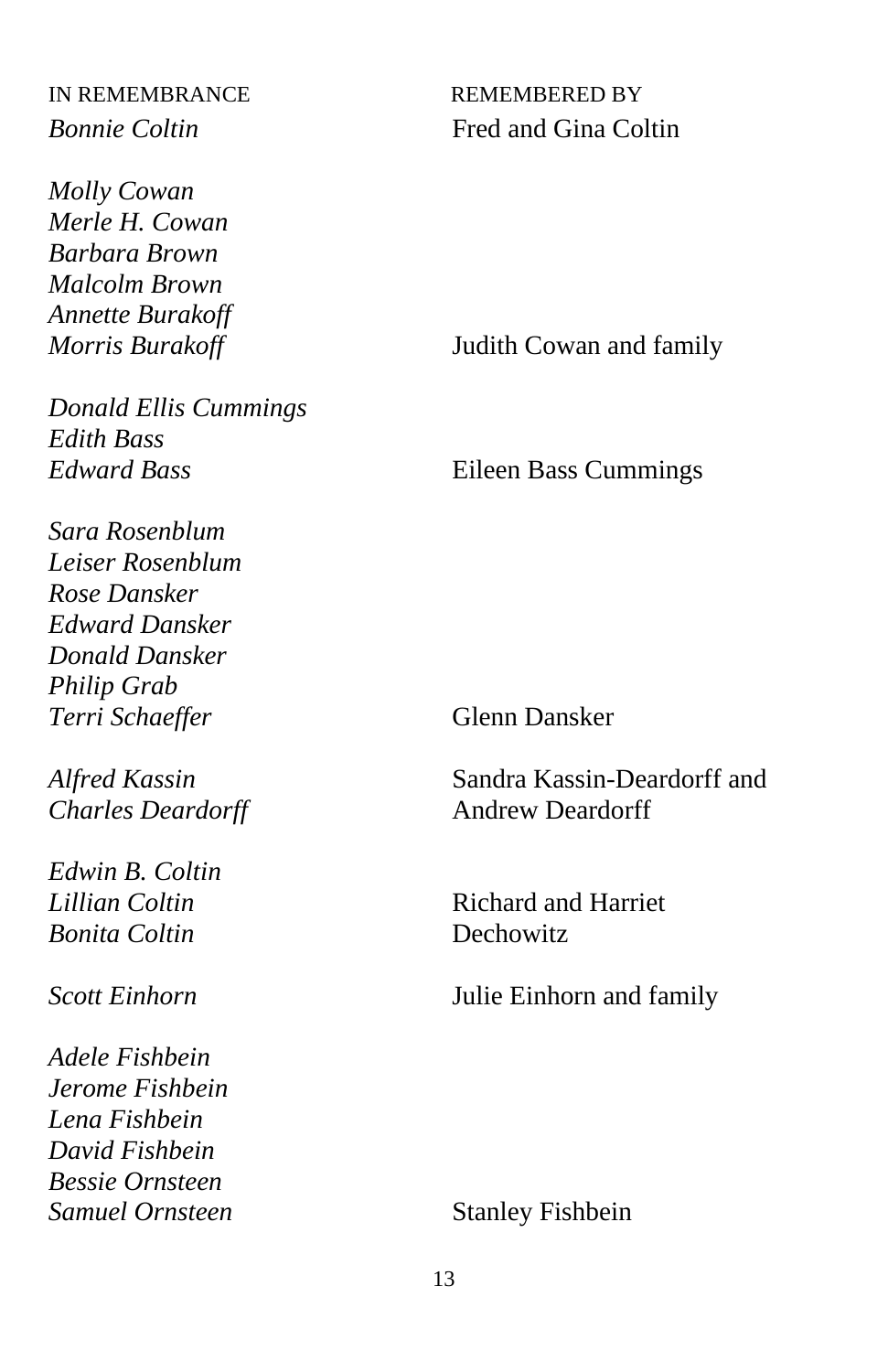*Edward S. Ackerman Jack Ackerman Betty Ackerman Stuart Alman Beatrice D. Fleet Harry M. Fleet Laurel Sue Fleet Samuel Fleet Sophie Fleet Myra Livingstone Manya Fleet Manzi Abraham Schlafman Ethel Schlafman Irving Schlafman Marlene Schlafman Cohen Celia Fleet Zaitlin Martha Fleet Spill Philip Manzi Carolyn Dedrick Amy Laughlin* **Dr.** Shelley Fleet and family

*Saul Flieder* Joshua Flieder

*Sarah Forman Harry Forman Esther Cohen Freedman Hyman Cohen* Diane and Sonny Forman

*Frank J. Forman Fanny Forman Pearl Banks Mary M. Salladay William H. Salladay Rachel Salladay* John Salladay

*Harvey M. Kopelman* Laura, Jeff, Rebecca, and

*Maureen O. Salladay* Barbra Forman-Salladay and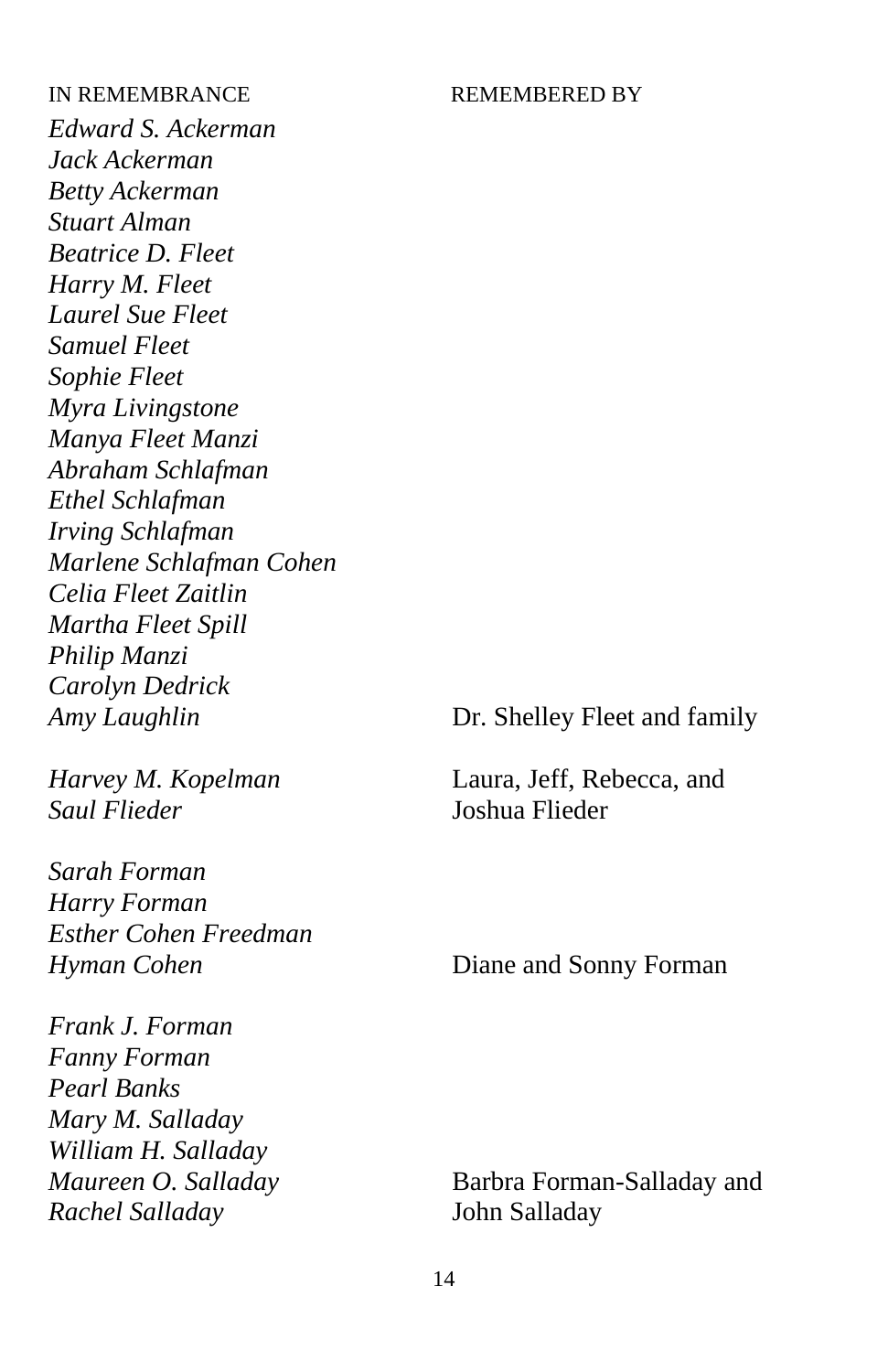*Barbara S. Feingold Rose Greenberg David Greenberg*

*Max J. Freedman* Anne Freedman and

*Eric Medoff Martin Broekhuysen Jacqueline Lethem Broekhuysen Diana Kaplan* Britt and Ghary Gappelberg *Leonard Gappelberg* and Sophia and Jacob Medoff

*Louis Kleven Gertrude G. Kleven Robert Kleven Edward Kleven Nancy Greene Milstein* Gail Kleven Gelb and

*Nathan Field Jane Field*

*David M. Glazer, MD Hyman J. Gretsky, Esq. Blanche Gretsky Frances Meyerhoff Ellen Barnstein* Roberta B. Glazer

*Leo Glick Dora Glick* Martin Glick

*Joel S. Greene* Marlo, Jacob, and Baylee Fox

Scott Freedman

*Irving Jonas* Bette Jonas Freedson, *Tybee Jonas* Virginia Jonas, and family

*Herbert Milstein* **Richard M. Gelb and family** 

*Philip Gladstein* The Gladstein family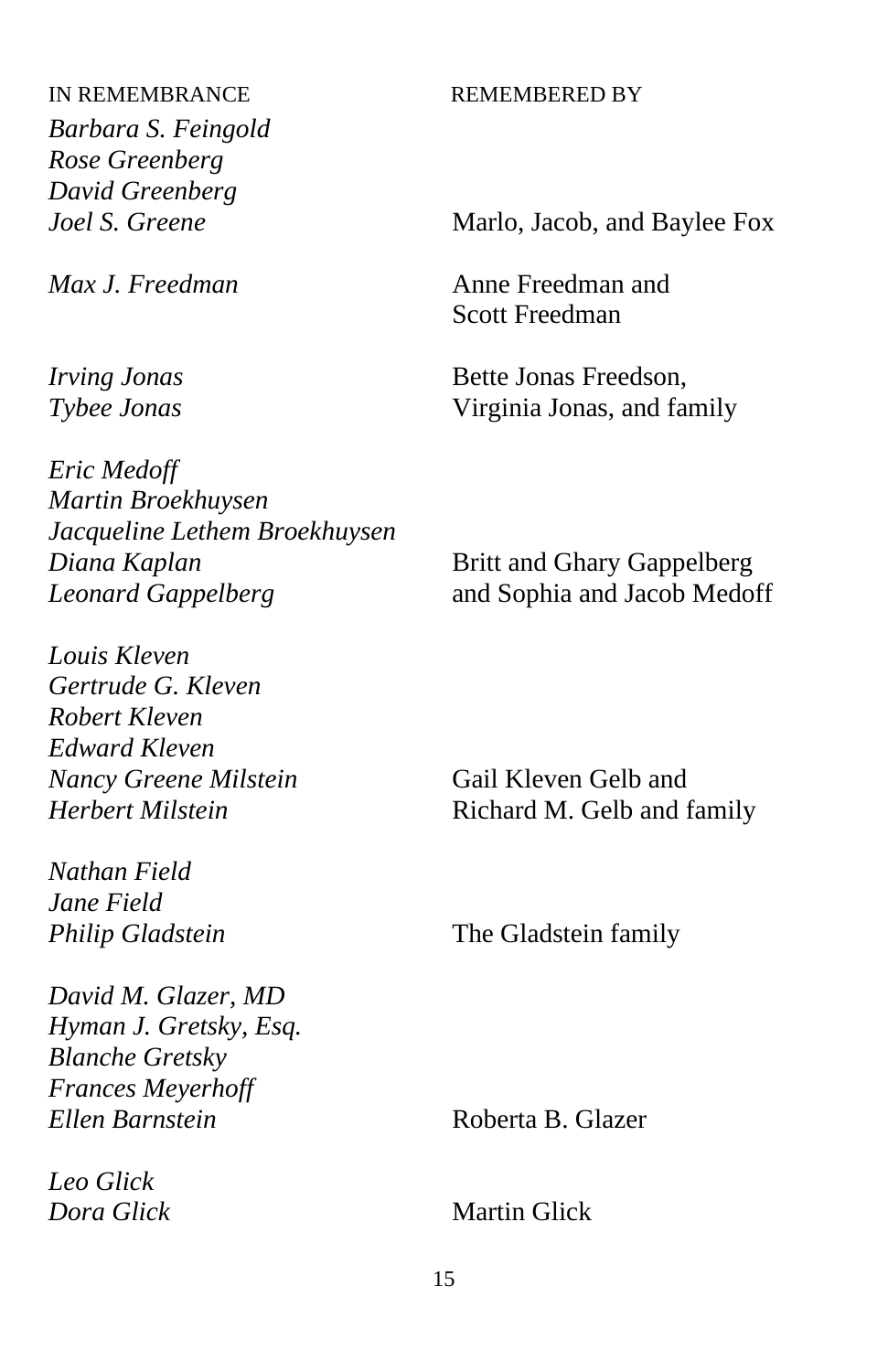*Baynard Paul Susan Paul Sirkman Helen Gobbi* Gobbi

*Steven Goldberg John Goldberg* Karen Godek

*Leo Goldberg Betty (Neiditz) Goldberg Robert Goldberg Dora (Shapiro) Neiditz Raymond Neiditz Ruby (Neiditz) Schultz Walter Schultz Marcy (Schultz) Ufberg Etta (Azrikan) Goldberg Philip Goldberg Esther (Goldberg) Jonas Ralph Jonas* Charles Goldberg and *Satelle (Goldberg) Gordon* Carol Ann Goldberg

*Sarah Goldberg Samuel Goldberg Esther Gerstein Irving Gerstein* 

*Arnold Goldstein William Blau Yetta Blau Eva Bruskett Anne Graffam Judi Ganson*

*Dante Gobbi* Ellen, Gerry, Jarrod, and Ian

*Laurie Hodas* Marilyn and Myer Goldberg

*Morris Sevitch* Michelle and Loren Goldstein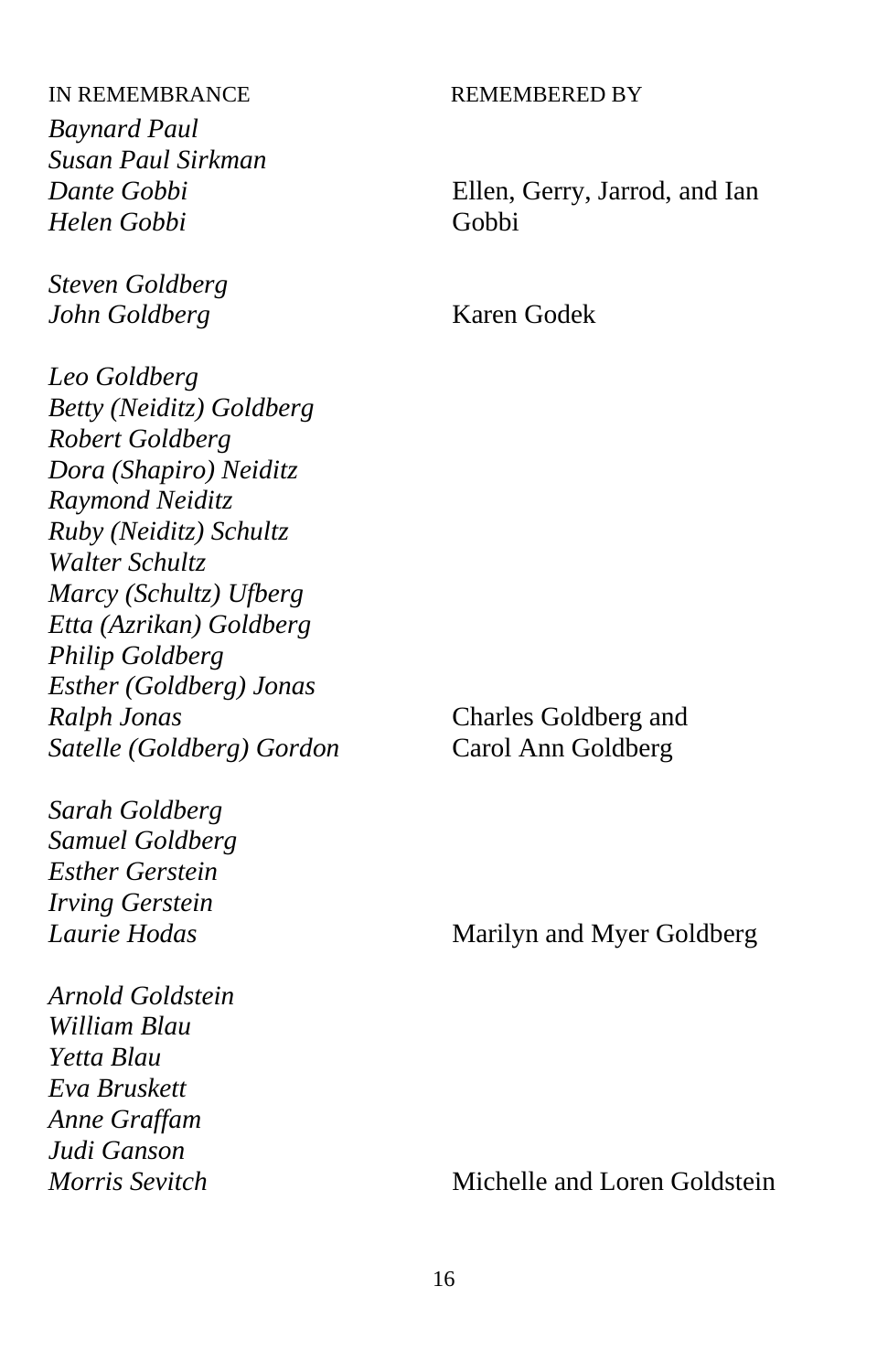*Lowell Gordon Dorr Gordon Grace Gordon Bessie Saron*

*David Gordon Betty-Lou Gordon Bernhard Gordon Mollie Gordon Reuben Hall Lillian Hall Ethel Lisker Miriam Kesslen Richard Kesslen Ann-Barbara Kesslen* Brian, Todd, Scott, and

*Irving Abraham Halpern* Alan M. Halpern

*Bessie Greenstein Philip Greenstein Eileen Greenstein* Merton Greenstein

*George Klinetsky*

*Victor Hannula* Zack Hannula

*Leonard M. Hantman Helen Chapman Phillip Chapman All those for whom there's no one left to mourn* The Hantman family

*Albert Saron* **Arthur and Sherrie Gordon** *Marshall Strauss* and Vivian Gordon

*Geraldine Lisker* Mitchell Gordon and families

*Norma Litvack Halpern* **Renée Halpern Graham and** 

*Richard McGuire* Elaine and Geoffrey Gross

*Barry Goldman* Andi, Scott, Adam, and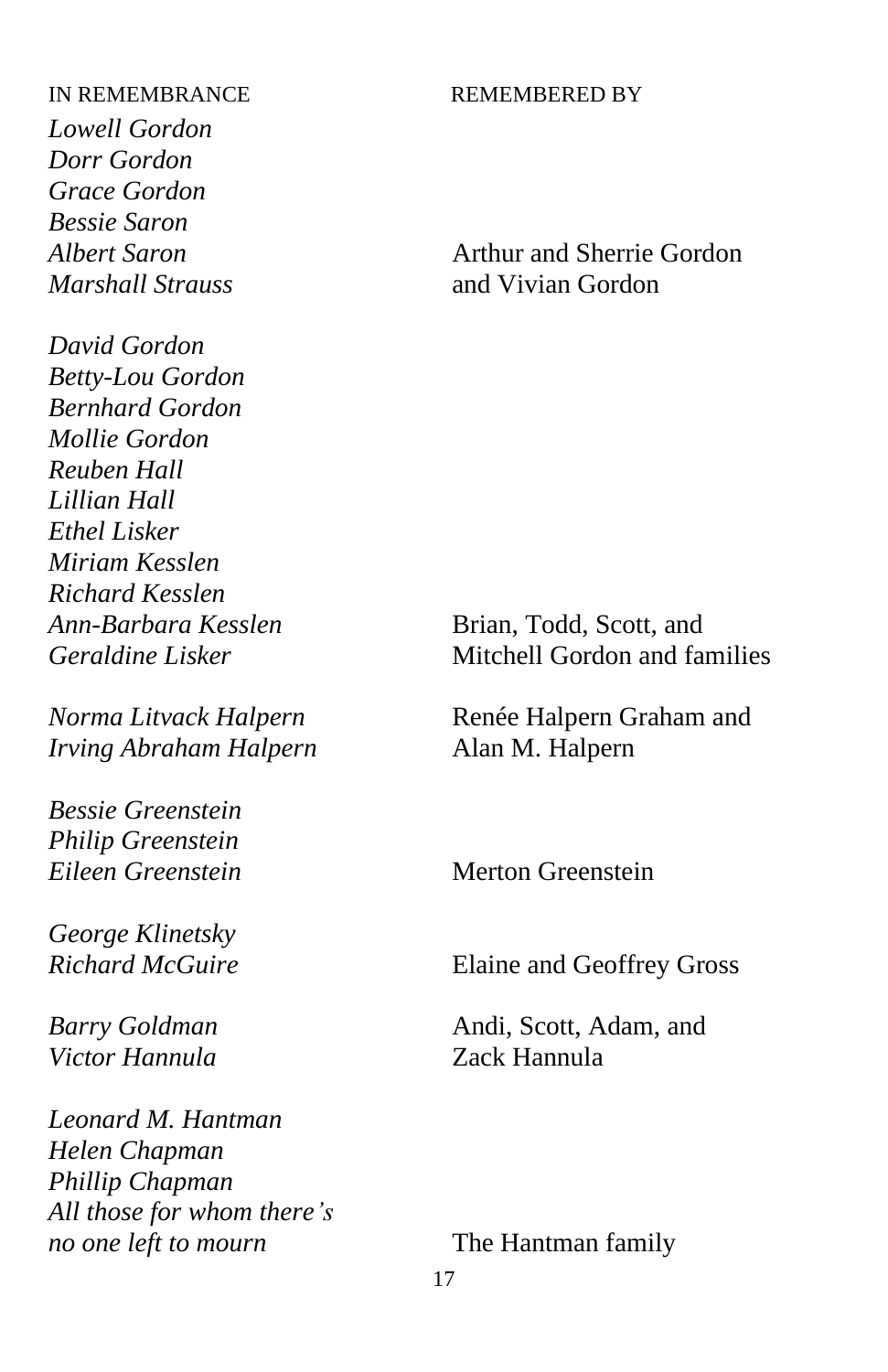*Abraham Pollack Lena Pollack Dr. Malvin Pollack Anna Pollack Dr. Peter Hebborn* Ilana Hebborn

*Bill Herman Helen Herman Celia Wides Abraham Wides Fannie Herman Benjamin Herman Gary Bernstein Robert Barrand Chester Barrand Paul Herman*

*Charles Gerson Bessie Gerson*

*Esther T. Rosen Abraham Rosen* Shirley Holber

*Alan Holber Dorothy Kroner*

*Samuel A. Cook Lena (Rosengard) Cook*

# IN REMEMBRANCE REMEMBERED BY *Leonard Hantman* The Hantman family

*Joanne Barrand* The Herman family

*Norman Gerson* Joel and Debbie Hervitz

**Thomas Kroner** Stuart and Meryl Holber

Phyllis (Cook) Holt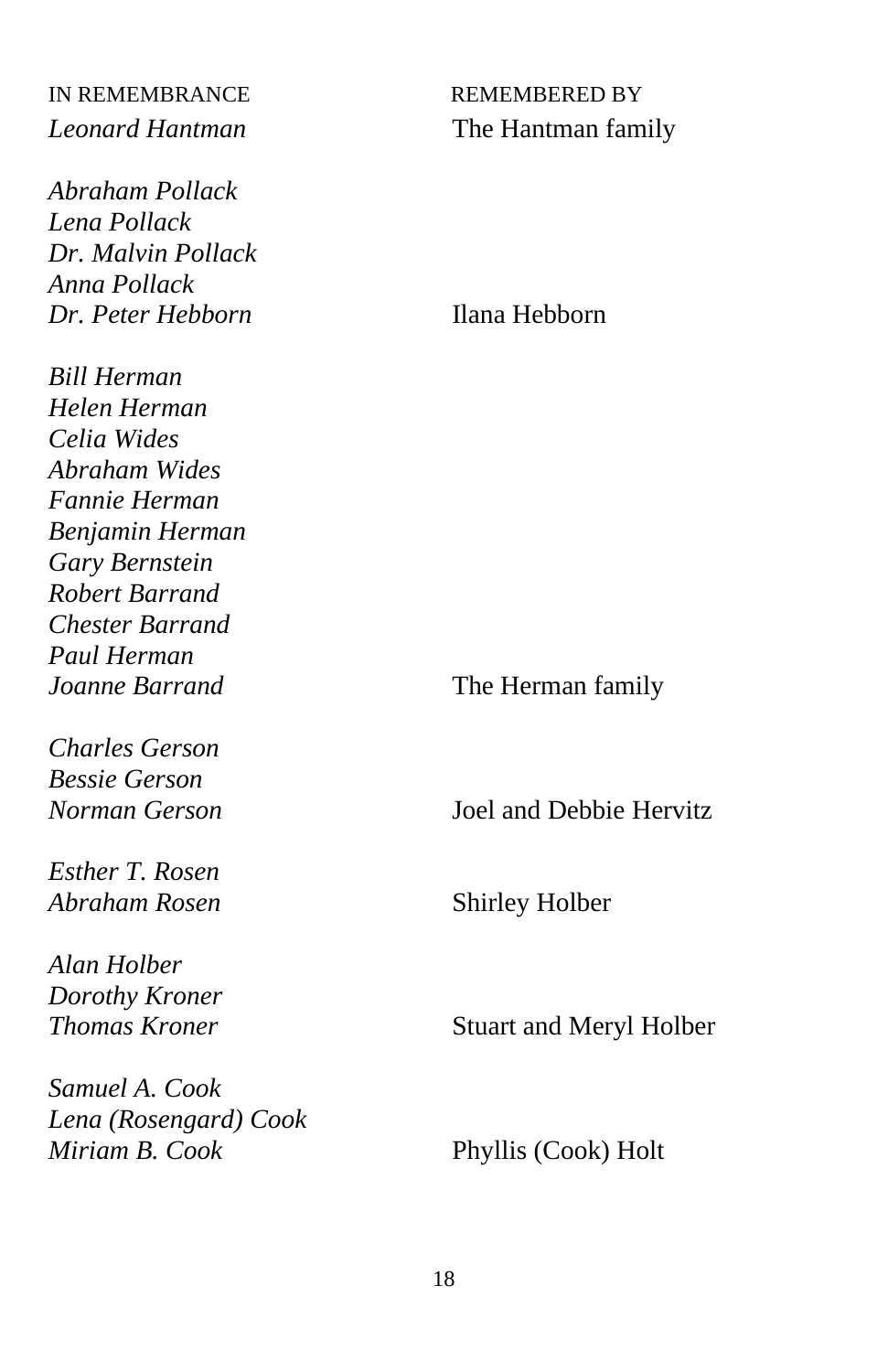IN REMEMBRANCE REMEMBERED BY *Mitch Rosenbaum* The Howard and

*Chaim Aron Kalman Regina Diamant Meer Friedrich Diamant* Gerda Kalman and *Nathan Meer* Sumner Kalman

*Miriam Joy Goldbaum Russell Curtis Goldbaum* Susan and Lee Kane

*Saul Karelis Edith Karelis Melvin Sherman Roslyn Sherman*

*Burton Joseph Alter Isabelle Rose Alter* The Kehoe family

*George Klinetsky Anna B. Silverman Gabriel Silverman Rebecca Klinetsky Morris Klinetsky Audrey Maier Shirley Burstein Nathan Burstein Cheryl Burstein Robbins Jennie Mirsky Blossom Hollander Muriel Akeley* Alma Klinetsky

*Elwyn Saviet* Rosenbaum families

*Eric Jacobs* Karen, Ilana, and Hannah **Jacobs** 

*Irving Karelis* **Gary and Linda Karelis**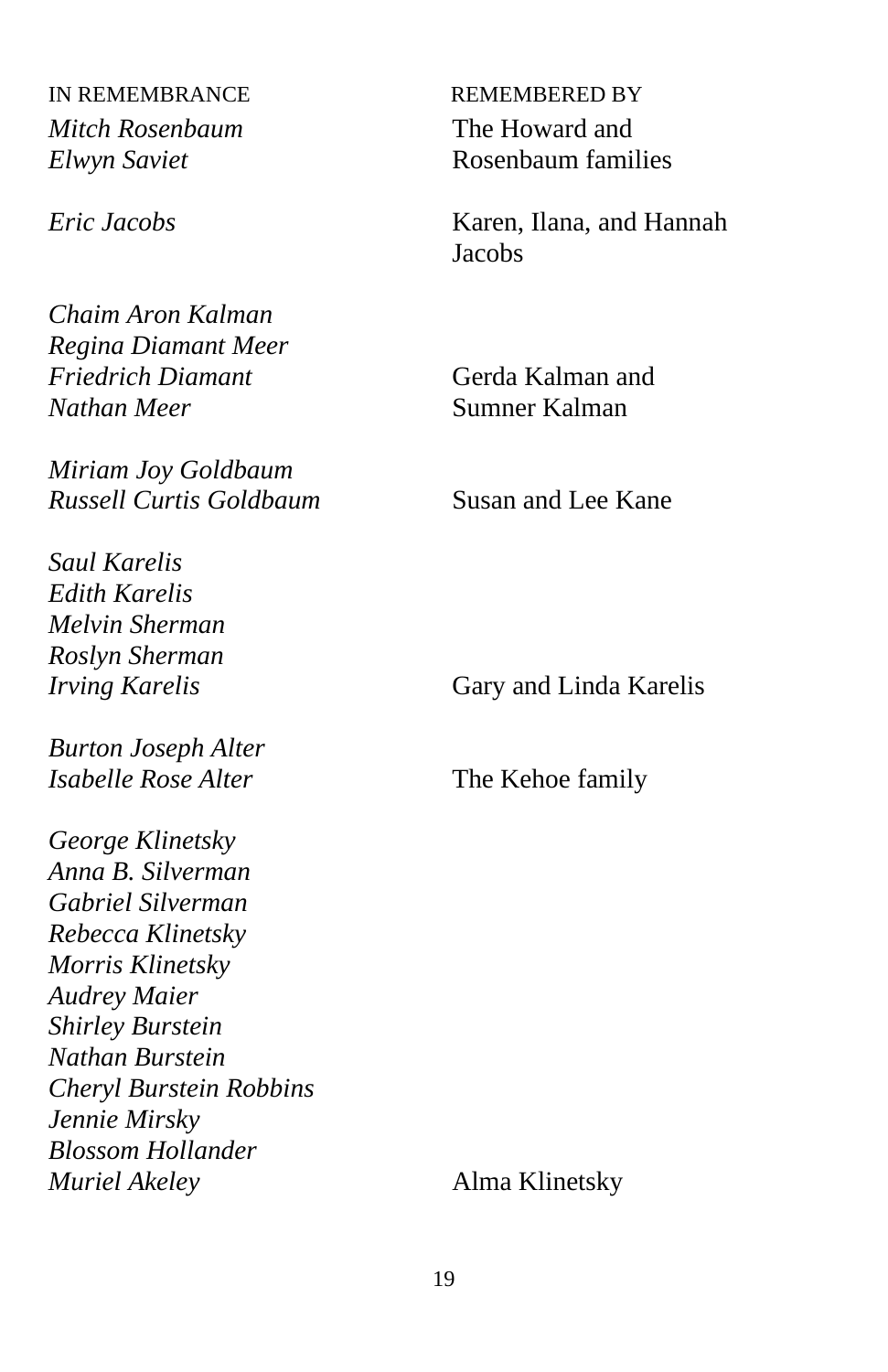*Fay L. Koffman Mitchell J. Koffman Rose Koffman Harry Koffman Doris C. Sapienza* family

*Kenneth Kopel Janet (Kapp) Kopel Dr. Henry Kapp Mabel Kapp Gloria Kapp Bernard Kopel Dorothy Kopel Alice Kopel Harry Kopel Sylvia (Kopel) Goldstein Barbara (Kapp) Berman Helen (Kapp) Orenstein* Allan Kopel

*Kenneth Kopel Janet (Kapp) Kopel Mabel Kapp*

*Gail Korinow Freida Korinow Maurice Korinow Sadie Jaffe Leonard Jaffe* Rabbi Ira Korinow

*Sidney Kotzen Barbara Kotzen Barton Kotzen Karen Kotzen Melvin Miller*

*Matthew A. Sapienza* Jay and Claire Koffman and

*Dr. Henry Kapp* Henry and Dawn Kopel

*Alan Lebowitz* Edward and Cyndi Kotzen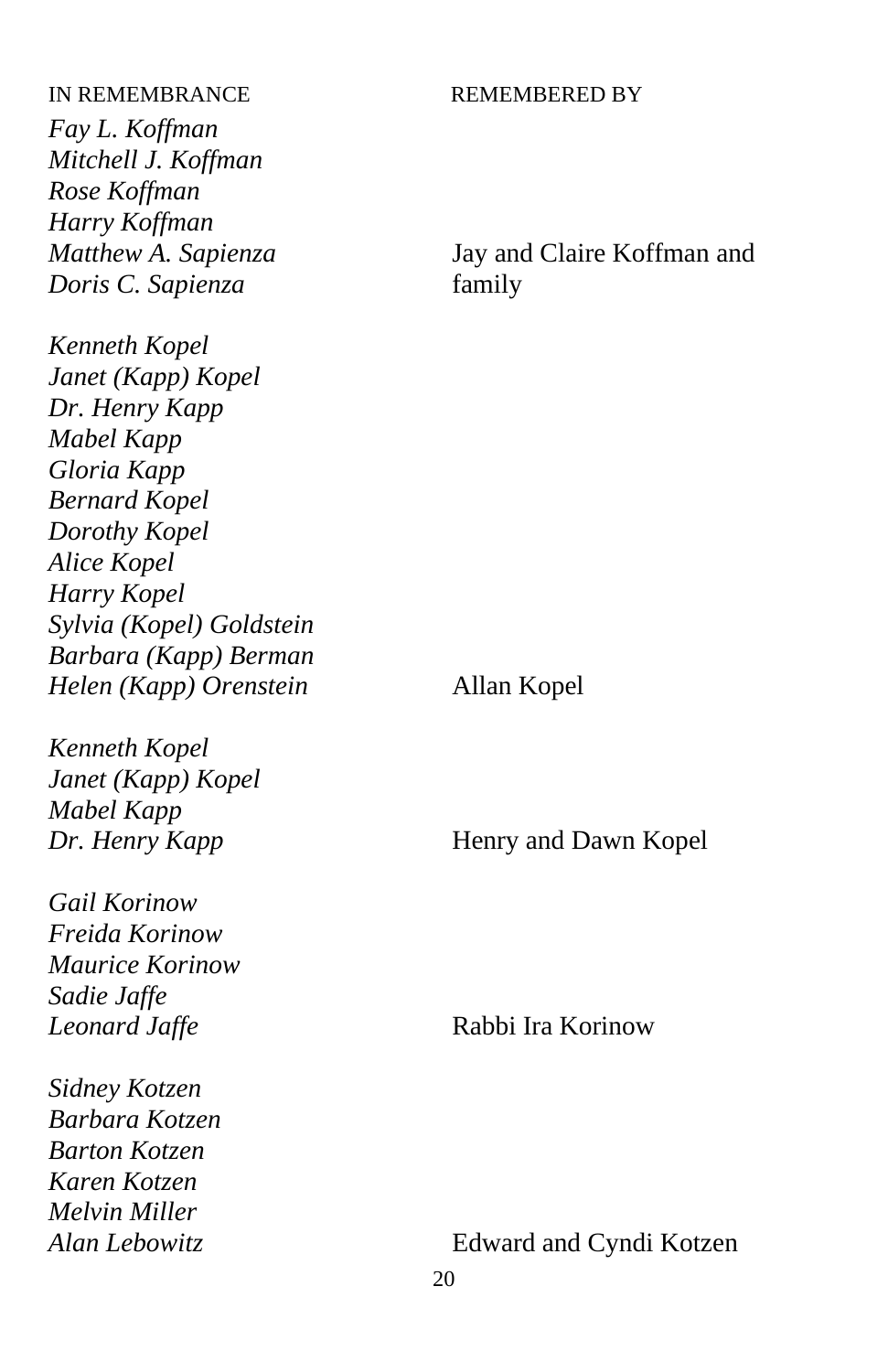*Hy Greenbaum Lee Greenbaum Dorothy Kroner Thomas Kroner*

*Hyman Finkelstein Thelma Finkelstein Harry Rutstein Joseph Rutstein*

*Paul Levasseur*

*Albert S. Levine Fay Levine Molly Reines Henry Reines Sylvia Delaney*

*Richard Lewis Ruth Lewis Daniel Lewis Joseph Hazan Jennie Hazan*

*Jack Greenbaum* Mitch and Judy Kroner

*MaryJo Rutstein* Derik, Jennifer, Jocelyne, and *Reba Rutstein* Jacqueline Lampron

*Elaine Mandell* Debra Levasseur, Andrea *Harold Mandell* Levasseur, and Avi Lopez

*Marshall J. Levine* **Andy, Mayumi, Maya, and Ilan** Levine

*Rose Levine* Barbara and Joel Levine

*Harry Levinson* Miriam Lewis Levinson

*Shirley G. Paley* Jane Paley Lord and James A. Paley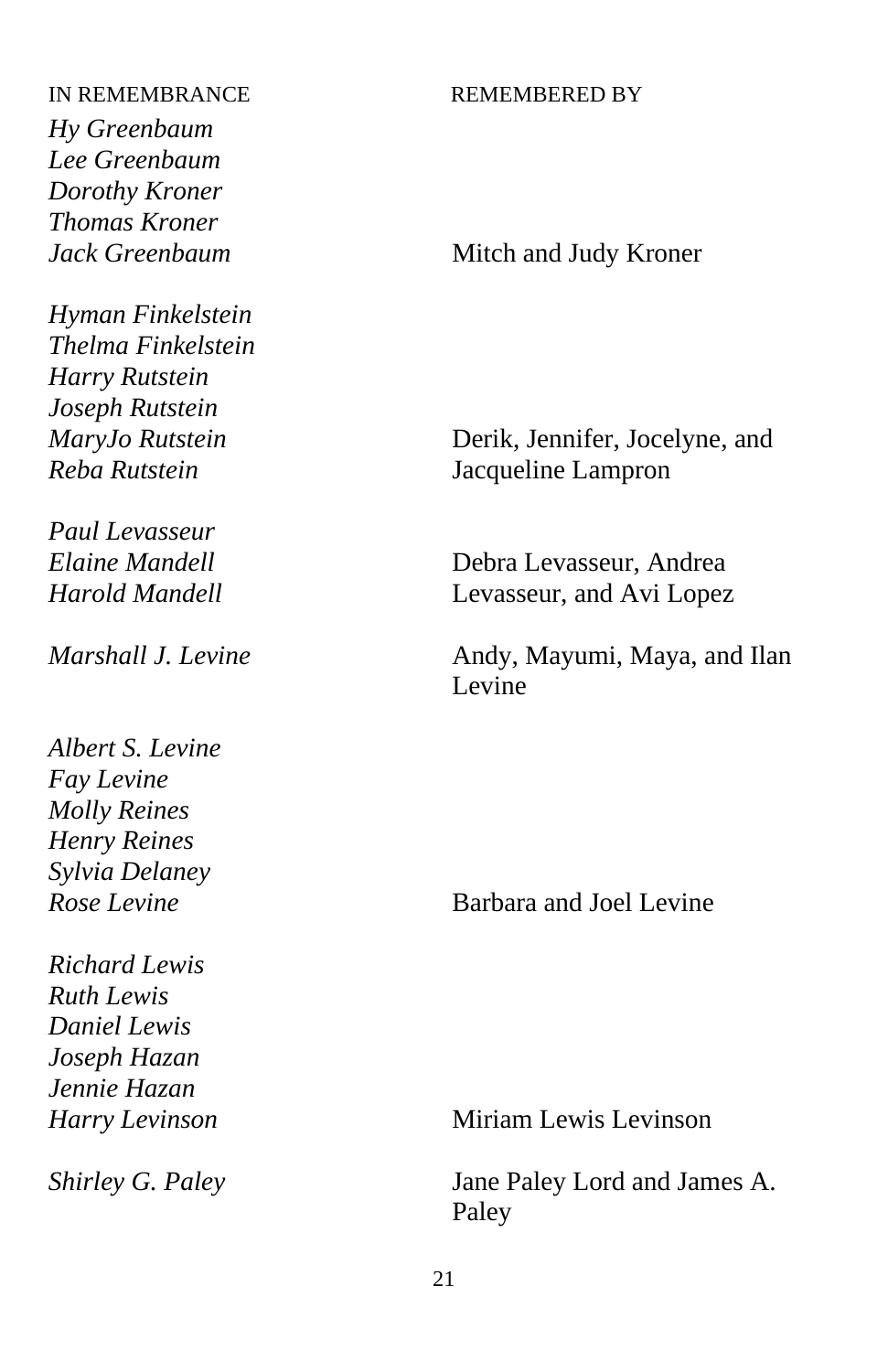*Ada V. Mandell Benjamin D. Mandell Myn L. Mandell Benjamin S. Vinecour Lena S. Vinecour Dr. Maurice Mandell Natalie Mandell* Stuart Mandell

*Arnold Dreyfuss Lenore Schulman Dreyfuss* Lynn Dreyfuss Martin

*Kathrine Levitsky* Mila Matveyuk

*Benjamin Mencis Bessie Mencis Louis Mencis Mollie Mencis Abraham White Ida White* Connie Mencis

*Davida Merker* **Sheldon Merker** Bennett Merker

*Rabbi Abraham I. Jacobson Sonia P. Jacobson Ethel Myers Frederick Myers* Ruth and Marshall Myers

*Ruth Nathan Helen Polen Irving Polen* Judd Nathan

*Ada Mandell* David Mandell and Elly Robinson

*Ada V. Mandell* Stephen R. Mandell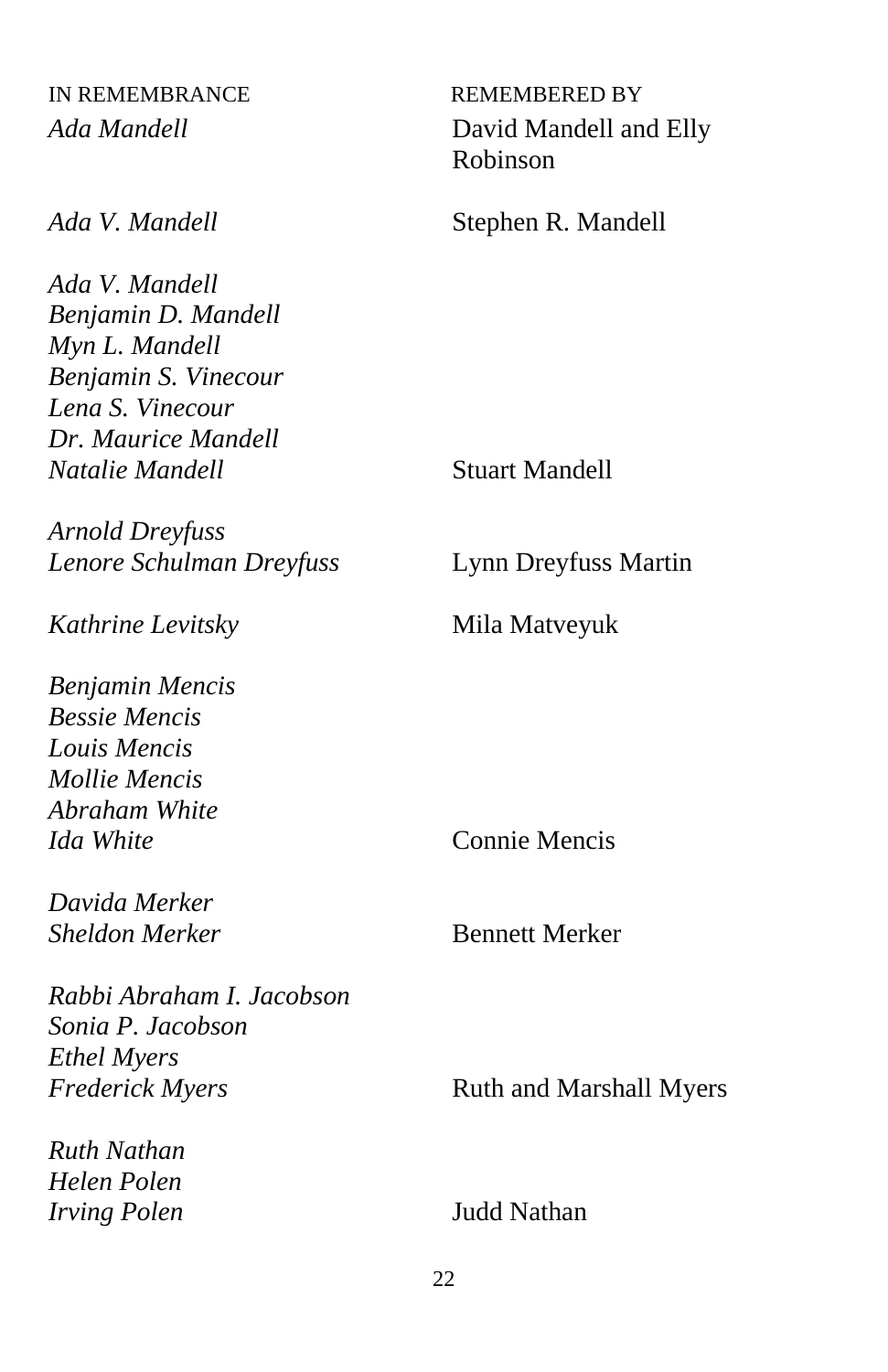*Baynard Paul*

*Baynard Paul Goldie Paul Hyman Paul Alice Bell Alexander Bell Alissa Satter Susan Sirkman Leona Sirkman Sandra Weiner Anthony Williams Lawrence Paul*

*Herbert Phillips Karen Phillips Kathryn Phillips Joshua Phillips* Marge Phillips

*Milton Platcow Molly Platcow Jean Goldberg Fred Goldberg Abe Shaskin Sally Shaskin Milton Shaskin Gary Shaskin Carl Schlesinger Dave Goodwin Michael Caprio Willard "Bill" Platcow* Philip and Karen Platcow

*Susan Sirkman* The Howard Paul family

*Edythe Paul* Leona Paul and family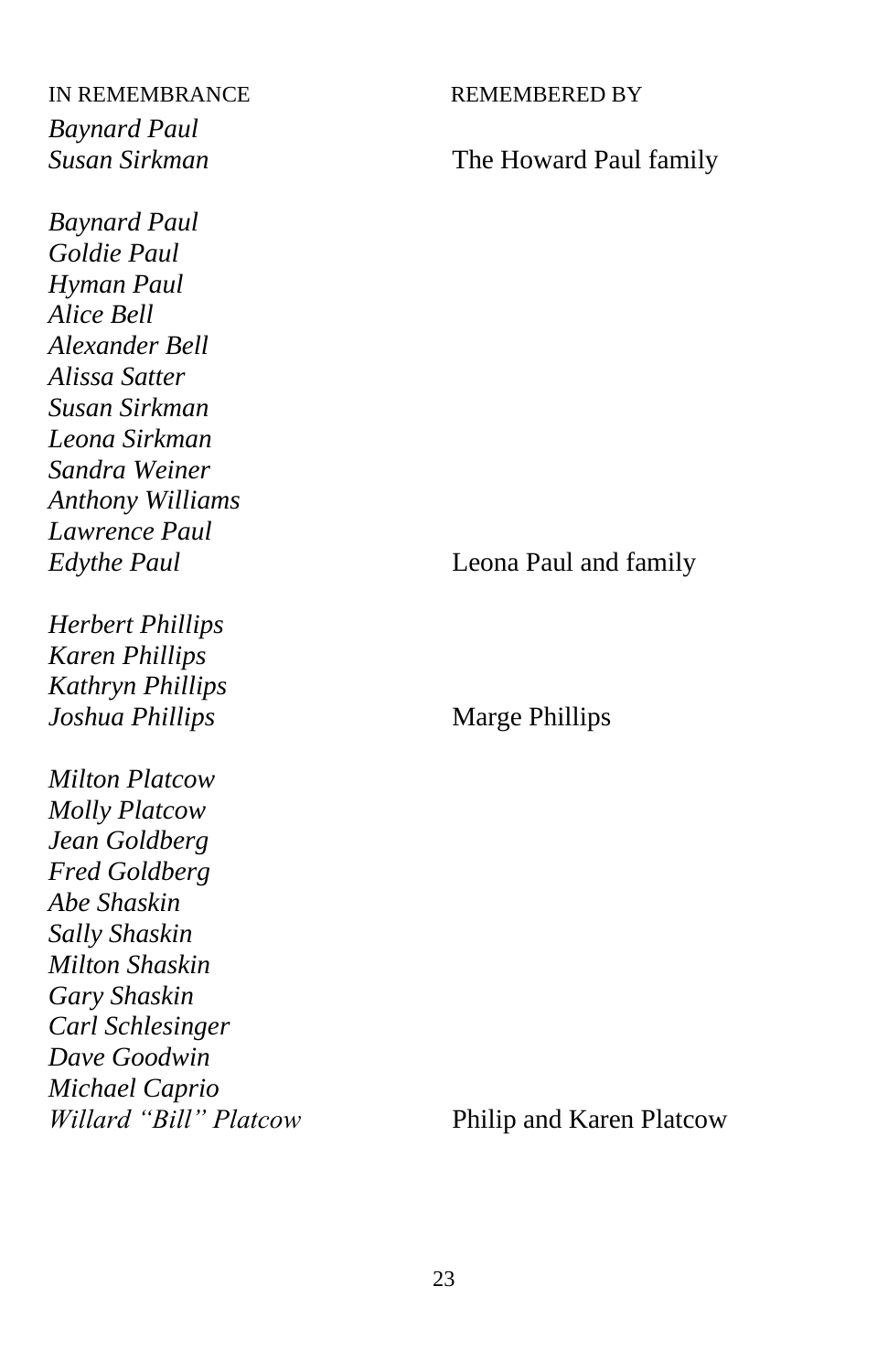*Max Popowitz Gertrude Popowitz Martin Popowitz* Dr. Leonard and Sally *Harriet Popowitz* Popowitz

*Mark Channing Lila Lang Cecile Portney*

*Mary Messinger Lillian Robotnick Louis Robotnick Max Robotnick Mark Robotnick Martin Messinger Nellie Siders Max Siders Leo Finkel Gussie Finkel Murray Finkel*

*Thomas Rosebach Dorothy Sinsheimer Walter Sinsheimer James Rabinovitz* Andrea Rosebach

*Jerome A. Rosengard Selma D. Rosengard* Peter Rosengard

*Joseph Rosengard* **Esther B. Rosengard Richard Rosengard** 

*Leonard Portney* The Portney/Channing family

*Corinne Finkel* Steven and Doreen Robotnick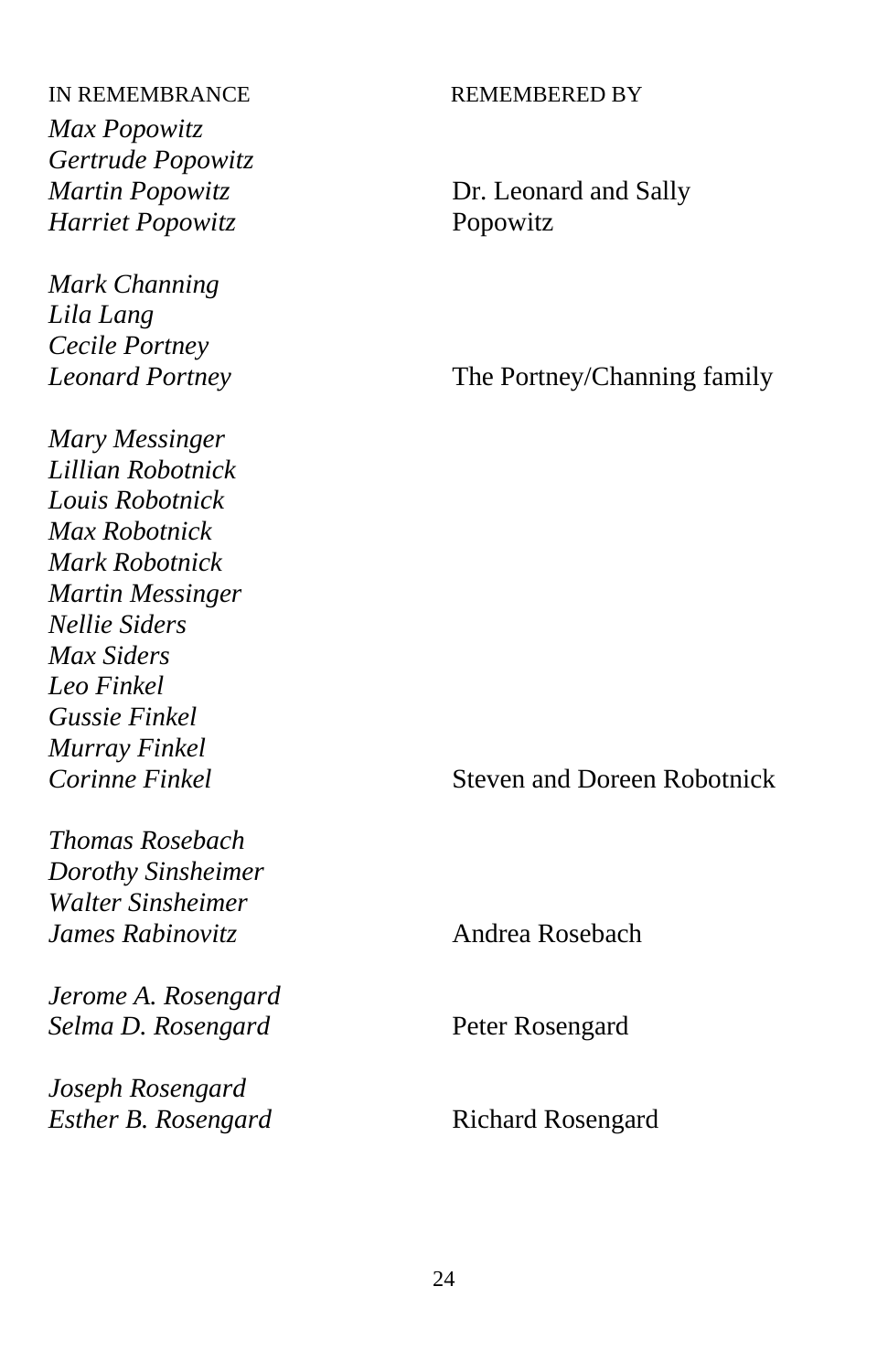*Morris Rosenston Diana Rosenston Bernard Fischer*

*Martin Shalek Teresa Shalek*

*Sumner Donald Hershon* Michael and Amy Sherr and *Francene "Birdie" Neustadt* family

*Michael O. Shirley M. Cecile Gosselin Louis S. Gosselin Lillian S. Shirley Morrison P. Shirley* Edna M. Shirley

*Moses Shyavitz Madelyn Shyavitz Beatrice Gerber Abraham Gerber*

*Gertrude Shwom Solomon Shwom Raymond Spicer Webster Spicer* Susan Shwom and **Patricia Spicer** Scott Spicer

*Philip Mysel Jennie Mysel Nancy Mysel* Speranzo

*Minnie Fischer* **Irwin and Jane Rosenston** 

*Sidney Graber* The Shalek family

*John Shyavitz* Gerald and Pearl Shyavitz

*Allan Mysel* Anthony and Roberta

*Aidan Christopher Davis* William and Nancy Tagerman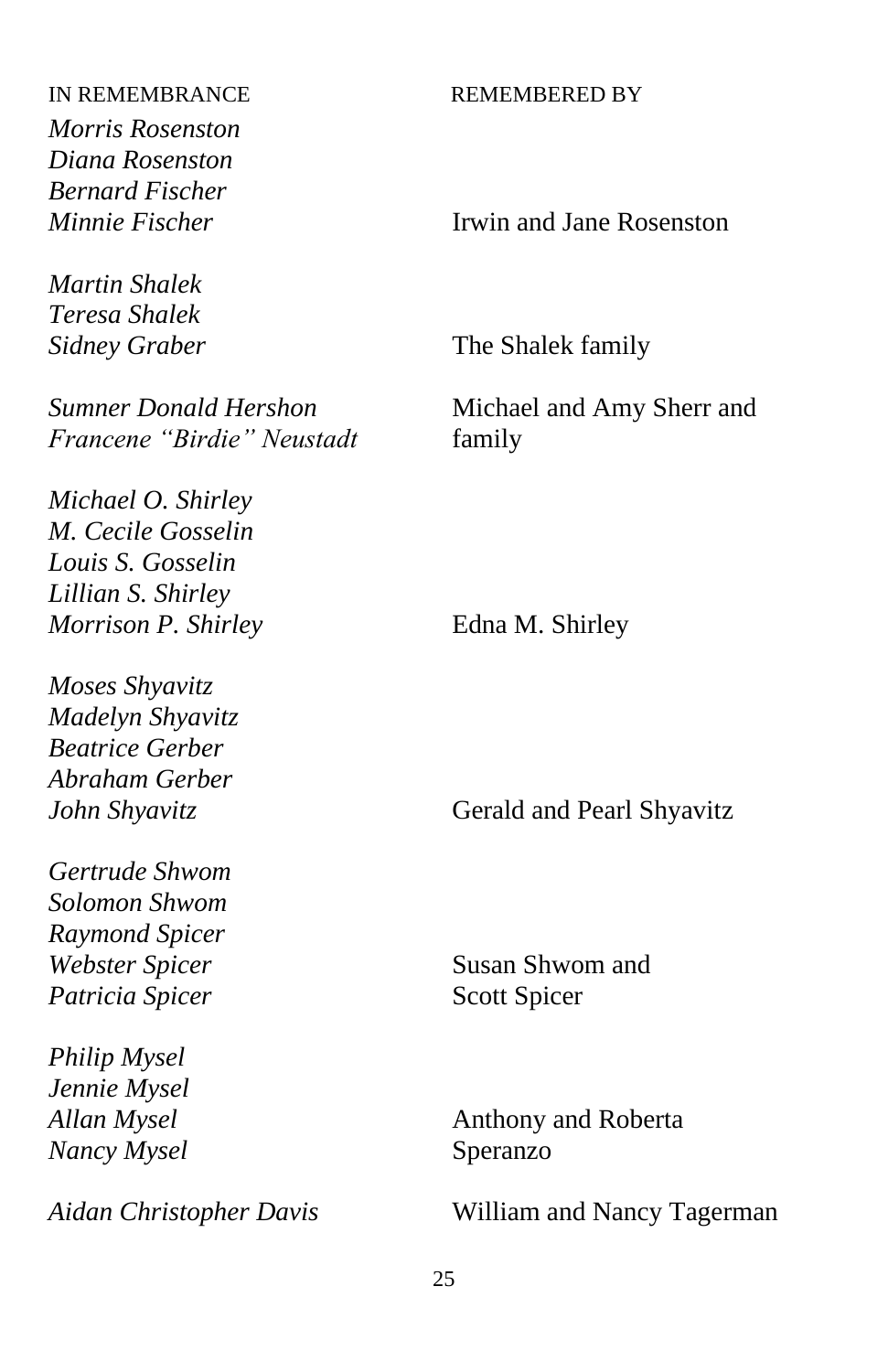*Dorothy Helen (Rubinoff) Tye* Donald Tye, Ariella (Shvily) *Joseph Tye* Tye, and their children, Elan *Minnie (Kahn) Tye* and Eitan Tye; Suzanne (Tye)

*Adeline B. Watnick Simon Watnick Sylvia Watnick Ida P. Watnick Samuel Bernstein Raymond Robin Elizabeth Robin* David M. Watnick

*Harry Alper Beatrice Alper Rose Douglas Myer Douglas Vivian Weiss Samuel Weiss Sumner Berman Larry Weiss Roberta Weiss Harry Smith Harry Coltin Myrna Goldman* Ron Weiss

*Mauray Joel Tye, MD* Goldberg and Norman Goldberg; Rachel and Zach Nelson and their children, Rina and Myles; Andrea (Goldberg) Beaser and Michael Beaser and their children, Hannah and Matthew; Larry Tye and Lisa Frusztajer and their children Marina and Alec